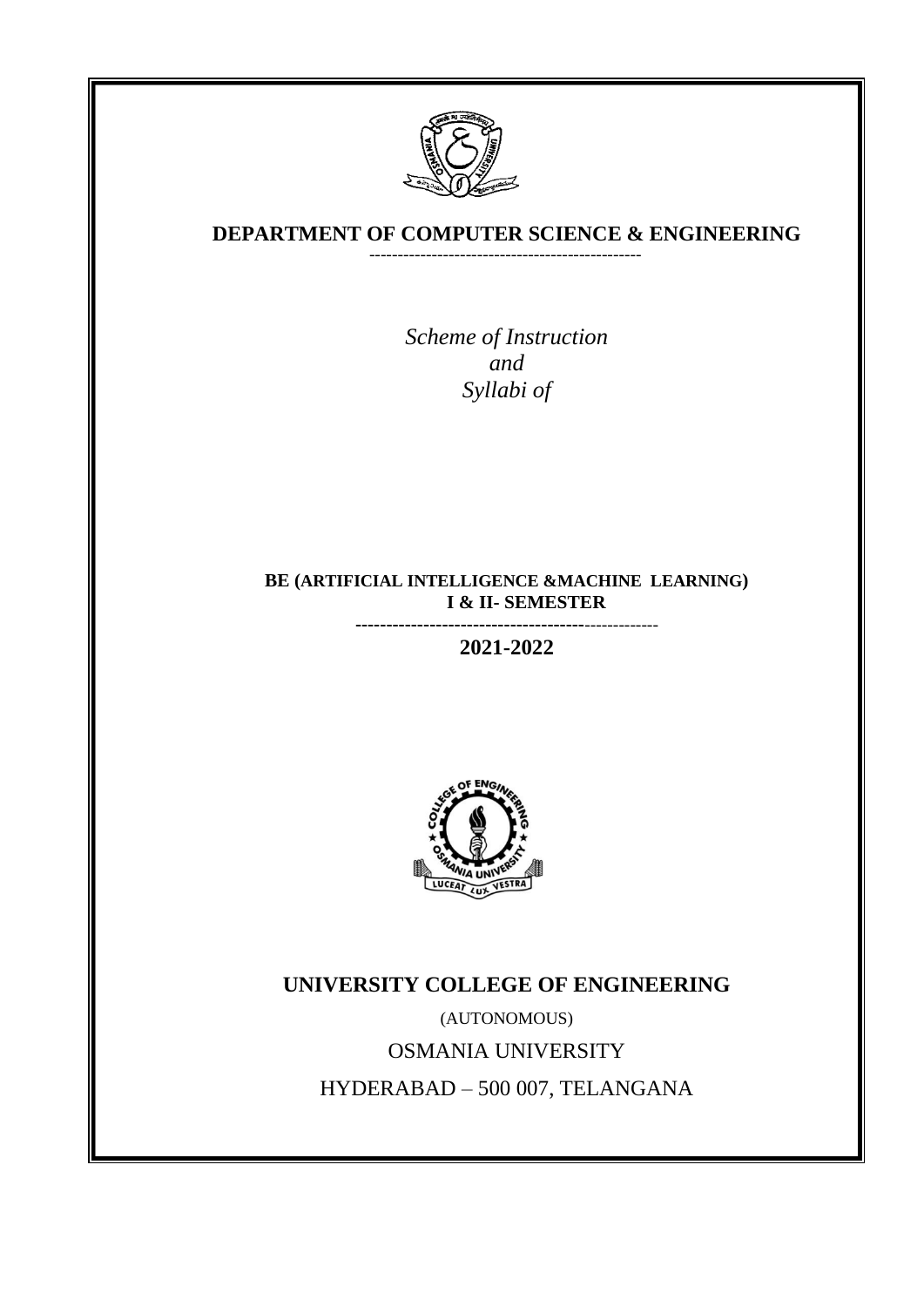# **SCHEME OF INSTRUCTION**

## **BE (ARTIFICIAL INTELLIGENCE & MACHINE LEARNING)**

## **SEMESTER-I**

| S.No | <b>Course</b><br>Code | <b>Course Title</b>                        | <b>Scheme of</b><br><b>Instruction</b> | <b>Contact</b><br>Hrs/Wk | <b>Scheme of</b><br><b>Examination</b> |                | <b>Credits</b> |            |                |
|------|-----------------------|--------------------------------------------|----------------------------------------|--------------------------|----------------------------------------|----------------|----------------|------------|----------------|
|      |                       |                                            | L                                      | T                        | P                                      |                | <b>CIE</b>     | <b>SEE</b> |                |
|      | <b>Theory</b>         |                                            |                                        |                          |                                        |                |                |            |                |
| 1.   | <b>MT 101 BS</b>      | <b>Engineering Mathematics-I</b>           | 3                                      | $\mathbf{1}$             | $\overline{0}$                         | $\overline{4}$ | 30             | 70         | $\overline{4}$ |
| 2.   | <b>CH 102 BS</b>      | <b>Engineering Chemistry</b>               | 3                                      | 1                        | $\overline{0}$                         | $\overline{4}$ | 30             | 70         | $\overline{4}$ |
| 3.   | <b>EE 101 ES</b>      | <b>Basic Electrical Engineering</b>        | 3                                      | $\mathbf{1}$             | $\overline{0}$                         | $\overline{4}$ | 30             | 70         | $\overline{4}$ |
| 4.   | <b>EG 101 HS</b>      | English                                    | 3                                      | 1                        | $\boldsymbol{0}$                       | $\overline{4}$ | 30             | 70         | $\overline{2}$ |
|      | <b>Practicals</b>     |                                            |                                        |                          |                                        |                |                |            |                |
| 5    | <b>CH 152 BS</b>      | <b>Engineering Chemistry Lab</b>           | $\overline{0}$                         | $\overline{0}$           | $\overline{2}$                         | $\overline{2}$ | 25             | 50         | 1.5            |
| 6    | <b>EE 151 ES</b>      | <b>Basic Electrical Engineering</b><br>Lab | $\overline{0}$                         | $\theta$                 | $\overline{2}$                         | $\overline{2}$ | 25             | 50         | $\mathbf{1}$   |
| 7    | <b>EG 151 HS</b>      | English Lab                                | $\theta$                               | $\overline{0}$           | $\overline{2}$                         | $\overline{2}$ | 25             | 50         | $\mathbf{1}$   |
|      |                       | <b>Total</b>                               | 12                                     | 4                        | 6                                      | 22             | 195            | 430        | 17.5           |
|      |                       |                                            |                                        |                          |                                        |                |                |            |                |

L : Lectures T Tutorials

P : Practicals CIE COntinuous Internal Evaluation

SEE : Semester End Examination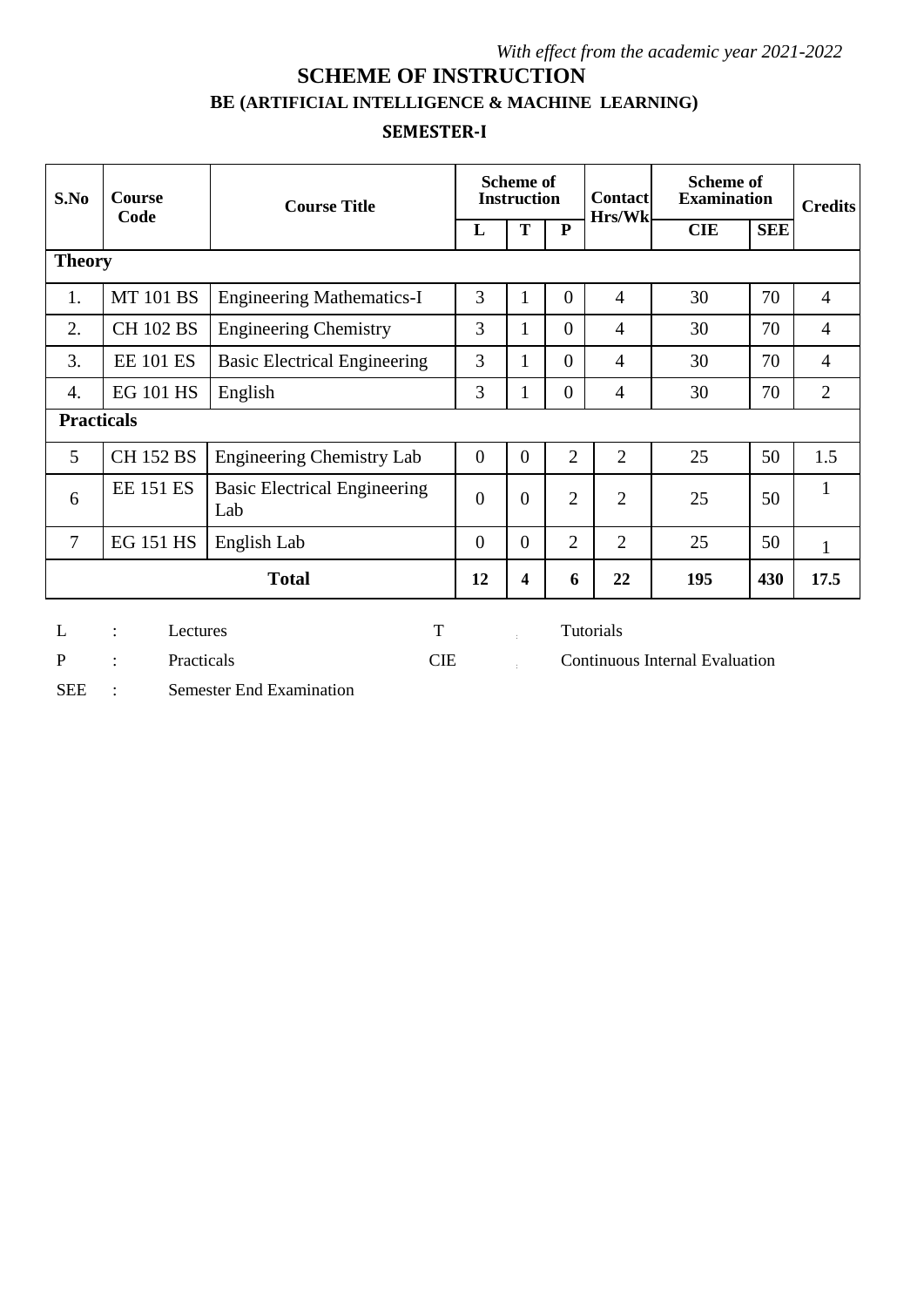## **MT 101 BS**

## **ENGINEERING MATHEMATICS – I**

| Instruction                           | 4 Periods per week |  |  |
|---------------------------------------|--------------------|--|--|
| Duration of Semester End Examination  | 3 Hours            |  |  |
| <b>Semester End Examination</b>       | 70 Marks           |  |  |
| <b>Continuous Internal Evaluation</b> | 30 Marks           |  |  |
| Credits                               |                    |  |  |

#### **Course Objectives:**

- To introduce the concepts of sequences, series and their properties
- To Study Fourier Series and its applications.
- To introduce the concepts of functions of several variables and multiple integrals
- To study vector differential and integral calculus

#### **Course Outcomes:**

The student will be able to :

- 1. find the nature of sequences and series
- Expand functions as a Fourier Series.
- use the knowledge of multiple integrals in finding the area and volume of any region bounded by given curves
- apply this knowledge to solve the curriculum problems

#### **UNIT-I**

#### **Sequences and Series:**

Sequences, Series, General properties of series, Series of positive terms, Comparison tests, tests of Convergence D'Alembert's ratio test, Cauchy's n<sup>th</sup> root test, Raabe's test, Logarithmic test, Alternating series, Series of positive and negative terms, Absolute convergence and Conditional convergence ; Fourier Series, Half range Sine and Cosine Series, Parseval's theorem.

#### **UNIT-II**

#### **Calculus of one variable:**

Rolle's theorem, Lagrange's , Cauchy's mean value theorems (without proof) Taylor's series, Curvature, Radius of curvature, Circle of curvature, Envelope of a family of curves, Evolutes and Involutes, Evaluation of definite and improper integrals, Beta, Gamma and Error functions.

#### **UNIT-III**

#### **Multivariable Calculus (Differentiation):**

Functions of two variables, Limits and continuity, Partial derivatives, Total differential and differentiability, Derivatives of composite and implicit functions (Chain rule), Change of variables, Jacobian , Higher order partial derivatives, Taylor's series of functions of two variables, Maximum and minimum values of functions two variables, Lagrange's method of multipliers.

#### **UNIT-IV**

#### **Multivariable Calculus ( Integration) :**

Double integrals,Change of order of integration, Triple integrals, Change of variables in integrals and applications-areas and volumes.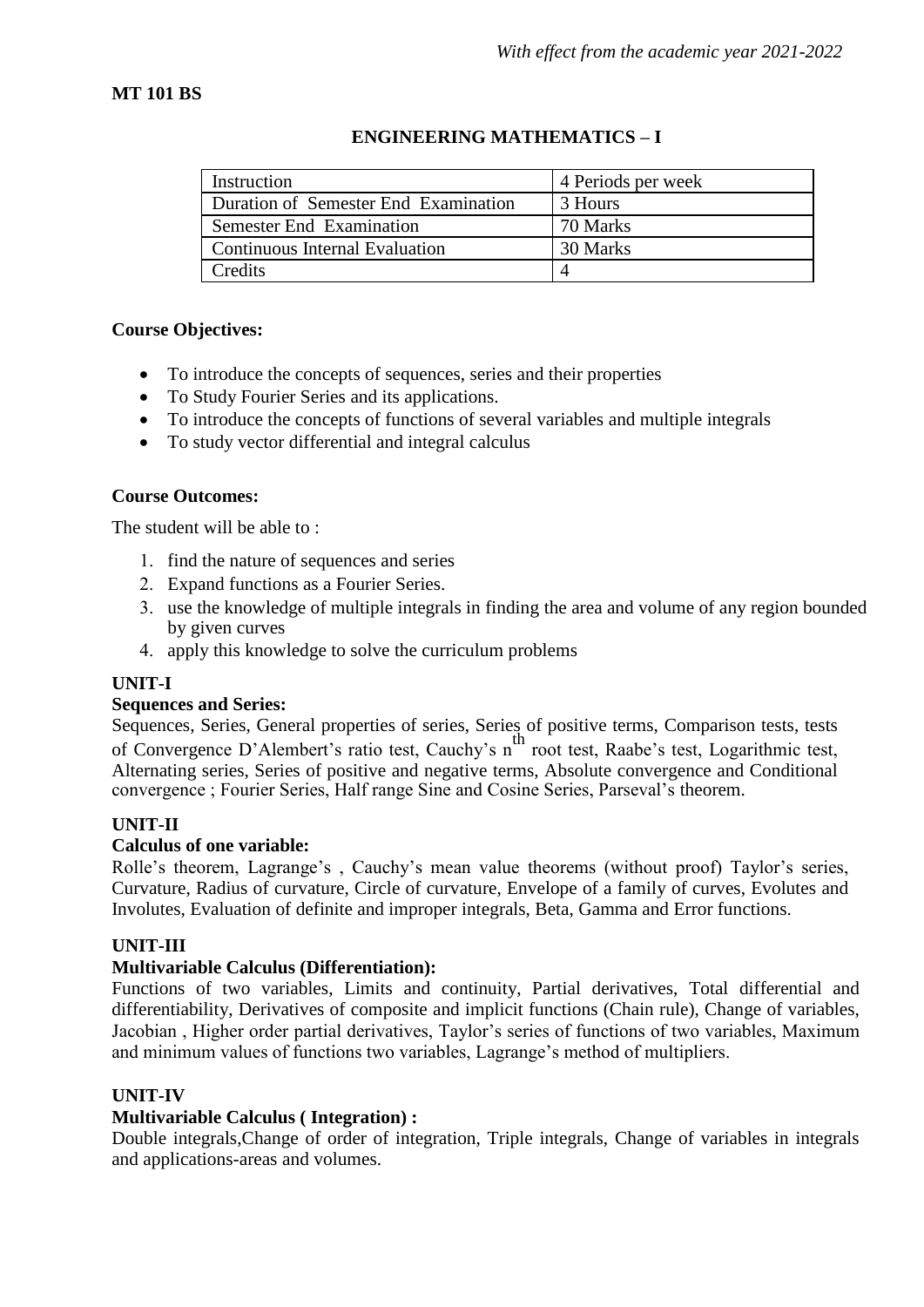## **UNIT-V**

## **Vector Calculus:**

Scalar and vector fields, Gradient of a scalar field, Directional derivative, Divergence and Curl of a vector field, Line, Surface and Volume integrals , Green's theorem in a plane, Gauss's divergence theorem, Stoke's theorem (without proofs) and their verification.

- 1. R.K.Jain & S.R.K Iyengar, *Advanced Engineering Mathematics*, Narosa Publications, 4<sup>th</sup> Edition 2014.
- 2. Erwin Kreyszig, *Advanced Engineering Mathematics*, John Wiley, 9th Edition, , 2012.
- 2. Erwin Kreyszig, Advanced Engineering Mathematics, Solin Wriey, 2014<br>3. B.S.Grewal, *Higher Engineering Mathematics*, Khanna Publications, 43<sup>rd</sup> Edition, 2014.
- 4. G.B.Thomas , Maurice Weir and Joel Hass, *Thomas' Calculus* , Peterson, 12th Edition,2010.
- 5. B.V. Ramana, *Higher Engineering Mathematics*, 23rd reprint, 2015.
- 6. N.P.Bali and M. Goyal, A text book of *Engineering Mathematics*, Laxmi Publications 2010.
- 7. H.K. Dass, Er. Rajnish Varma, *Higher Engineering Mathematics*, Schand Technical Third Edition.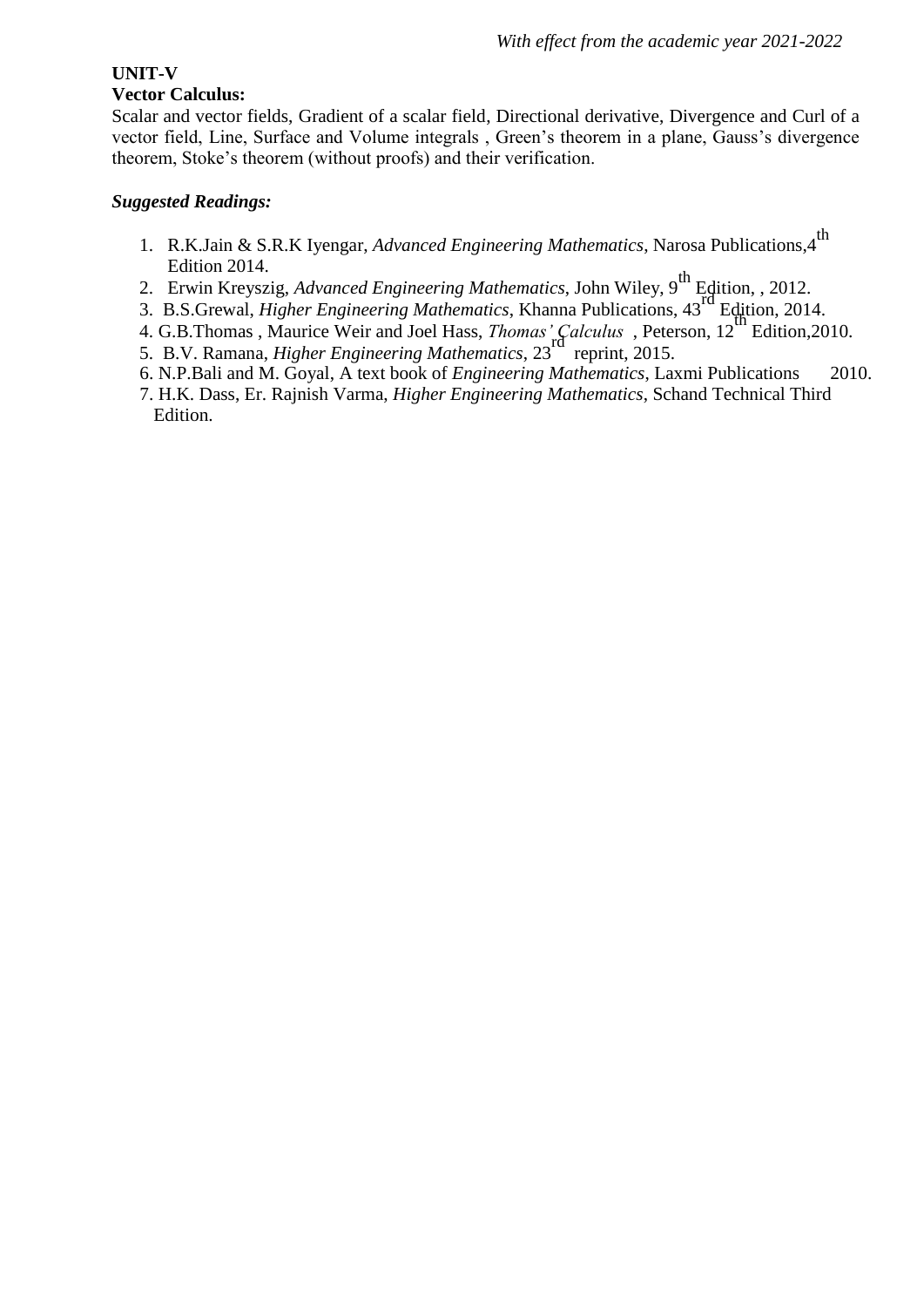## **ENGINEERING CHEMISTRY**

| Instruction                           | 4 Periods per week |
|---------------------------------------|--------------------|
| Duration of Semester End Examination  | 3 Hours            |
| <b>Semester End Examination</b>       | 70 Marks           |
| <b>Continuous Internal Evaluation</b> | 30 Marks           |
| Credits                               | $\Delta$           |

### **Course Objectives:**

To provide students with knowledge of engineering chemistry for building technical competence in Industry, Research and Development in the following fields:

- Thermodynamics and Electrochemistry
- Water chemistry and Corrosion
- Molecular Structure and Spectroscopy
- Engineering Materials
- Energy Sources and Nano materials

## **Course Outcomes:**

The students will be able to:

- Analyze microscopic chemistry in terms of atomic, molecular orbital's and intermolecular forces.
- 2. Rationalize bulk properties and processes using thermodynamic considerations.
- Distinguish the ranges of electromagnetic spectrum used for exciting different molecular energy levels in various spectroscopic techniques.
- Gain knowledge in causes of corrosion and its prevention.
- Attain knowledge about the disadvantages of hard water for domestic and industrial purposes. Also learns the techniques of softening of hard water and treatment of water for drinking purpose.

#### **UNIT-I**

## **WATER CHEMISTRY AND CORROSION :**

**Water chemistry:** Hardness of water-Types and units of hardness, estimation of temporary and permanent hardness of water by EDTA method. Alkalinity of water and its determination. Water softening by Ion exchange and Reverse Osmosis methods. Boiler troubles-scales and sludge's formation-causes, effects and prevention. Numerical problems

Specifications of potable water. Water treatment for drinking purpose-coagulation,

sedimentation, filtration, sterilization by Chlorination.

**Corrosion**-causes and its effects. Types of corrosion-Dry or Chemical corrosion and Wet or Electrochemical corrosion and their mechanism. Electrochemical corrosion and its types. Factors influencing rate of corrosion.

**Corrosion control methods**: Cathodic protection methods- Sacrificial anodic and Impressed current

cathodic protection methods. Surface coating methods: Hot dipping-Galvanizing and Tinning.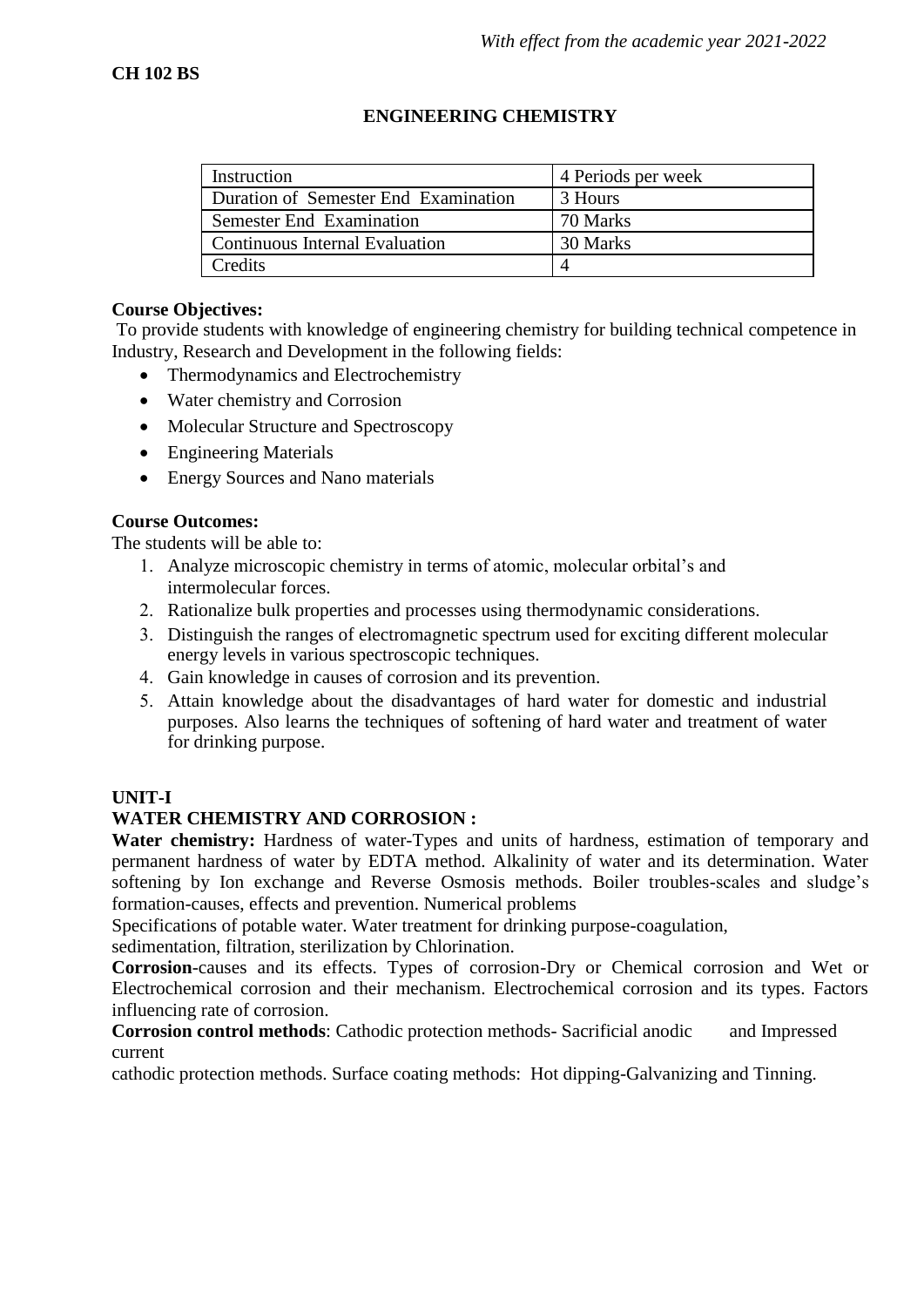## **UNIT-II**

## **THERMODYNAMICS AND ELECTROCHEMISTRY :**

**Thermodynamics**: Definition of thermodynamic functions- Enthalpy, Entropy , Free energy and their significance. Variation of free energy change with temperature and pressure. Concept of spontaneity. Criteria of spontaneity in terms of entropy and free energy. Carnot cycleefficiency of heat engine. Numericals.

**Electrochemistry**: Electrochemical cells- Electrolytic and Galvanic cells-notation, cell reaction and cell potentials. Types of electrodes-Calomel, Quinhydrone and Glass electrodes. Determination of pH of a solution by using Quinhydrone electrode. Thermodynamics of emf of cells- Nernst equation and its derivation. Application of Nernst equation to electrode potential and emf of cells. Numericals. Principles and applications of Potentiometric titrations.

## **UNIT-III**

## **MOLECULAR STRUCTURE AND SPECTROSCOPY :**

Molecular Orbital Theory. Linear Combination of Atomic Orbitals (LCAO).Molecular Orbital energy level diagrams of diatomic molecules- $O_2$ ,  $N_2$  and NO. Crystal field theory, Crystal Field Splitting of d-orbitals of transition metal complexes in Octahedral, Tetrahedral and Square planar geometries. Magnetic properties of complexes.

Basic principles of Spectroscopy and selection rules of Vibrational, Rotational and Electronic Spectroscopy and their applications.

## **UNIT-IV**

## **ENGINEERING MATERIALS:**

**Polymers:** Introduction. Classification of polymers -Plastics, Fibres and Elastomers.

Preparation, properties and engineering applications of the following polymers:

Plastics: PVC and Bakelite

Fibers: Nylon 6:6, and Dacron.

Elastomers: Buna-S and Butyl Rubber.

**Conducting polymers**: Introduction. Mechanism of conduction in polymers. Intrinsic conducting

polymers: Poly-acetylene and poly-aniline. Applications of conducting polymers.

**Liquid Crystals**: Introduction. Classification of liquid crystals. Thermotropic, Lyotropic liquid crystals. Chemical constitution and liquid crystalline behavior. Nematic, Smectic and Cholestric liquid crystals and their applications.

## **UNIT-V**

## **ENERGY SOURCES AND NANOMATERIALS**

**Batteries:** Primary batteries-Zn carbon battery. Secondary batteries-Pb- Acid battery and Ni-Cd battery.

Lithium-ion batteries- advantages and applications.

**Fuel cells**: Concept of fuel cells and their advantages. Construction and working of  $H_2-O_2$  and methanol-Oxygen fuel cells.

**Solar cells**: Concept of solar energy conversion, photovoltaic cells.

**Nanomaterials:** Introduction. Properties of nanomaterials. Synthesis of nanomaterials-Top down, Bottom up approach and Sol-gel method. Applications of nanomaterials.

- 1. Jain & Jain, *Engineering chemistry*, Dhanpat Rai publishing Co., 16<sup>th</sup> Edition.
- 2. B.L.Tembe,Kamaluddin and M.S.Krishnan, Engineering Chemistry(NPTELWeb-book)
- 3. Prashanth Rath, Engineering Chemistry, Cengage Learning.
- 4. M.J.Sienko and R.A.Plane, Chemistry: Principles and Applications, MGH Publishers.
- 5. B.H.Mahan, University Chemistry, Pearson Publishing Co., 4<sup>th</sup> Edition.
- 6. C.N. Banwell, *Fundamentals of Molecular Spectroscopy*, TMH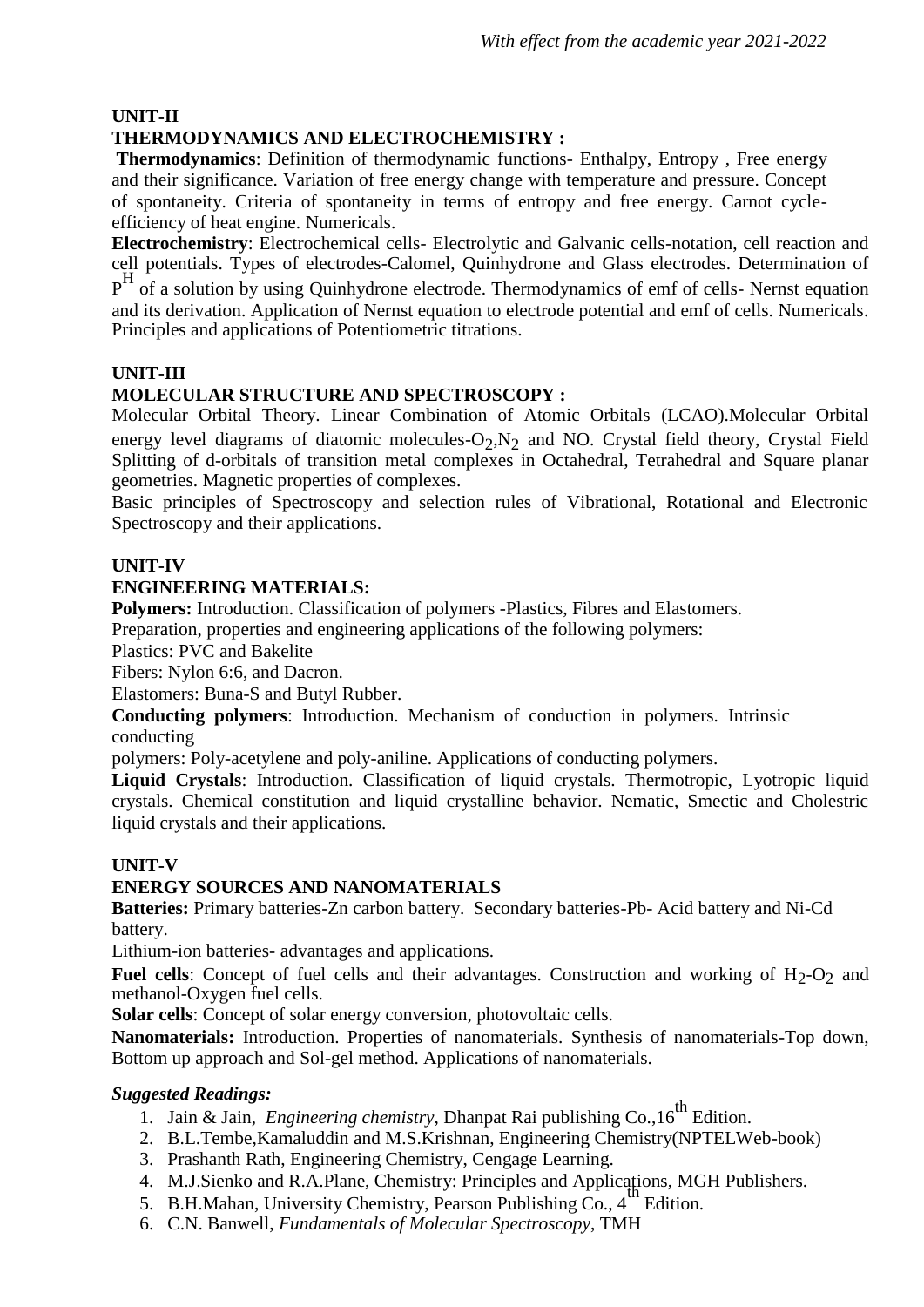## **EE 101 ES**

## **BASIC ELECTRICAL ENGINEERING**

| Instruction                          | 4 Periods per week |  |  |
|--------------------------------------|--------------------|--|--|
| Duration of Semester End Examination | 3 Hours            |  |  |
| Semester End Examination             | 70 Marks           |  |  |
| Continuous Internal Evaluation       | 30 Marks           |  |  |
| Credits                              |                    |  |  |

## **Course Objectives:**

- To understand the fundamentals of DC and AC electrical circuits.
- To understand the working principles of DC motor, DC generator, Transformers and single phase induction motors.
- To understand working principles of protection devices used in electrical circuits.

## **Course Outcomes:**

The student will be able to:

- Analyze the performance of simple electrical circuits exciting with Dc and AC excitations.
- Apply different theorems to solve complicated electrical circuits to obtain the current, voltage and power.
- Understand the main components, Characteristics, applications of different DC and AC electrical machines used in industry.
- Understand the importance of protective devices and their rating used in electrical circuits.

## **UNIT-I DC Circuits**

Electrical circuit elements (R, L and C), voltage and current sources, Kirchoff current and voltage laws, analysis of simple circuits with dc excitation. Superposition, Thevenin and Norton Theorems.

## **UNIT-II AC Circuits**

Representation of sinusoidal waveforms, peak and rms values, phasor representation, real power, reactive power, apparent power, power factor. Analysis of single-phase ac circuits consisting of R, L, C, and RL, RC, RLC combinations (series only). Three phase balanced circuits, voltage and current relations in star and delta connections.

## **UNIT-III Transformers and 3-ph Induction Motors**

**Transformers :** Electromagnetic induction, Faradays laws, Statically induced emf, Lenz law, BH characteristics, ideal and practical transformer, losses and efficiency, Auto-transformer and threephase transformer connections.

**Three Phase Induction motor:** Generation of rotating magnetic fields, Construction and working of a three-phase induction motor, squirrel cage IM, slip-ring IM, Applications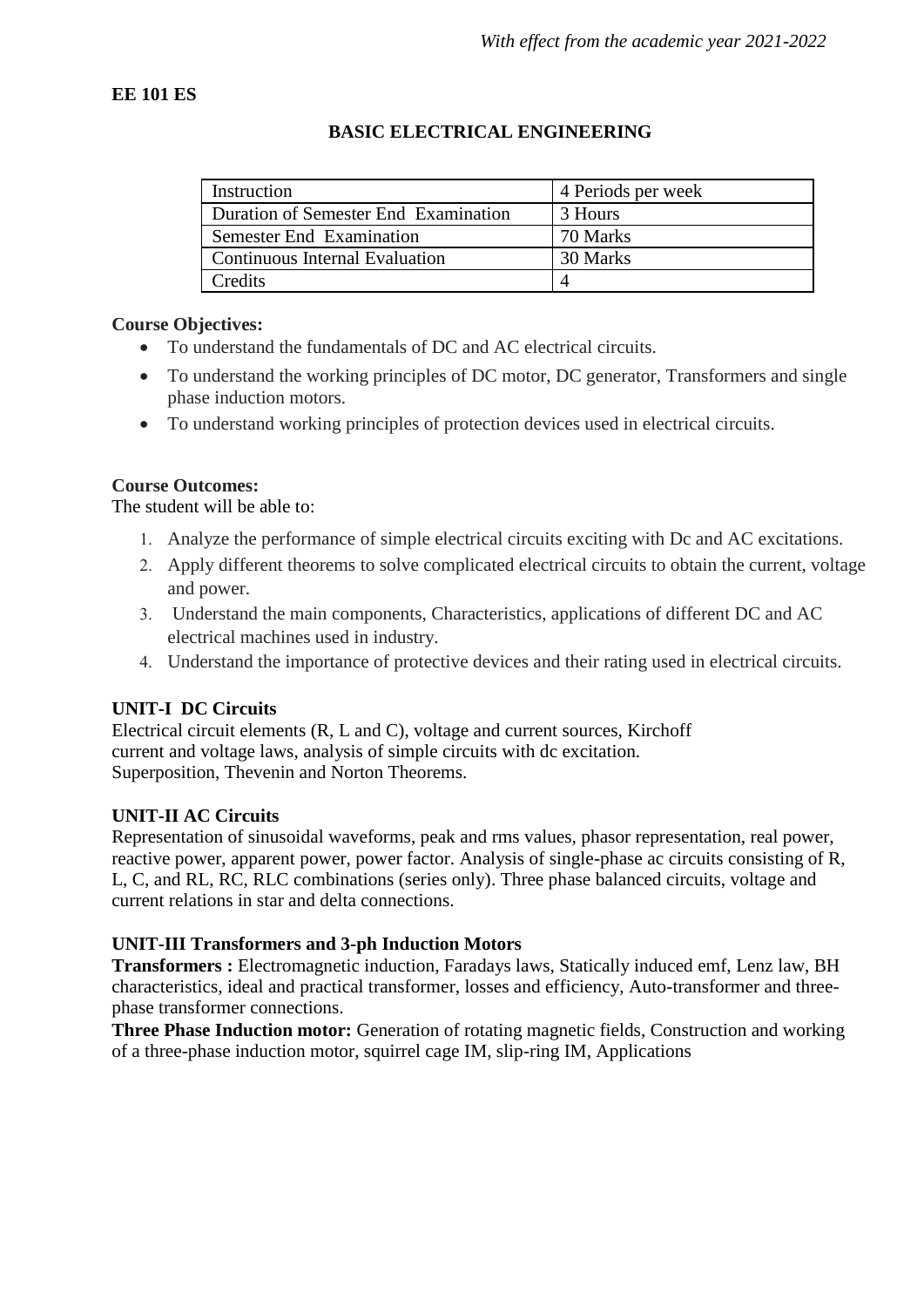### **UNIT-IV Single-phase induction motor & DC Machines**

**Single-phase induction motor:** Construction and principle of operation, Capacitor start & capacitor run motor, applications

**DC Generators:** Dynamically induced emf, Flemming's Right hand and Left hand rules, Construction and principle of operation of DC generator, EMF equation, Types of DC Generators, OCC characteristics, applications

**DC Motors:** principle of operation of DC Motor, Types of DC motors, applications

#### **UNIT-V: Electrical Installations**

Components of LT Switchgear: Switch Fuse Unit (SFU), MCB, ELCB, MCCB, Types of Wires and Cables, Earthing. Types of Batteries, Important Characteristics for Batteries. Elementary calculations for energy consumption, power factor improvement and battery backup.

- 1. J.B.Gupta, "Fundamentals of Electrical Engineering and Electronics" S.K.Kataria & Sons Publications, 2002.
- 2. J.B.Gupta, "Utilization of Electric Power and Electric Traction" S.K.Kataria & Sons Publications,2010
- 3. Abhijit Chakrabarti, Sudipta Nath, Chandan Kumar Chanda, " Basic Elactrical Engineering" Tata
- 4. Hughes, "Electrical Technology", VII Edition, International Student -on, Addison Welsey Longman Inc.,1995.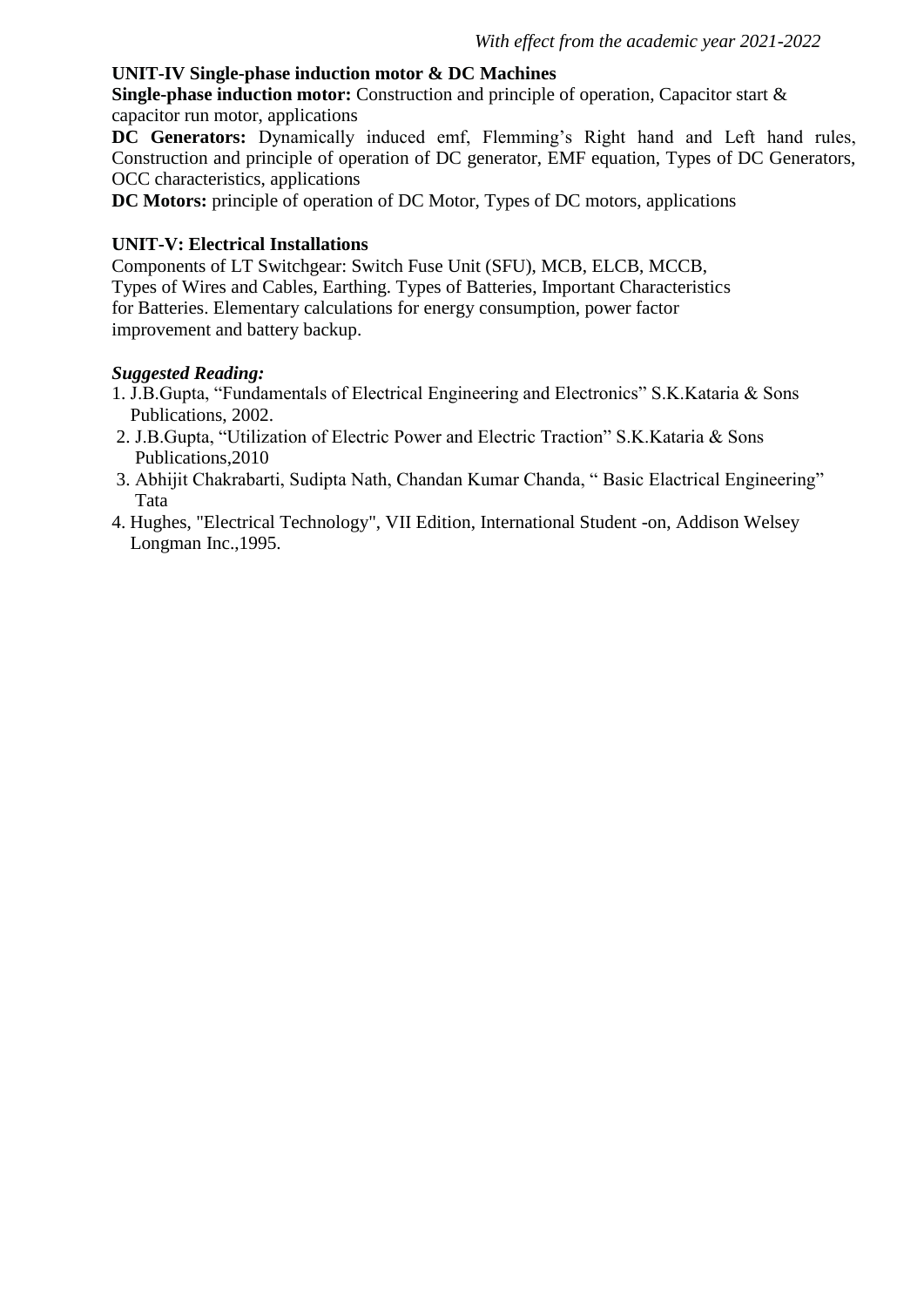## **EG 101 HS**

### **ENGLISH**

| Instruction                          | 4 Periods per week |  |  |
|--------------------------------------|--------------------|--|--|
| Duration of Semester End Examination | 3 Hours            |  |  |
| Semester End Examination             | 70 Marks           |  |  |
| Continuous Internal Evaluation       | 30 Marks           |  |  |
| Credits                              |                    |  |  |

#### **Course Objectives:**

- communicate clearly, accurately and appropriately
- learn different models of interpersonal communication
- learn to communicate grammatically
- learn to write essays, formal letters and technical reports
- comprehend the different types of texts

### **Course Outcomes:**

The student will be able to

- communicate clearly, accurately and appropriately
- 2. learn different models of interpersonal communication
- 3. learn to communicate grammatically
- learn to write essays, formal letters and technical reports
- 5. comprehend the different types of texts

## **UNIT – I**

**Effective Communication:** Role and importance of communication; Features of human communication; Process of communication; Barriers to communication; Oral and Written Communication; Importance of listening, speaking, reading, and writing; Types of communication: Verbal – formal versus informal communication, one-way versus two-way communication, Nonverbal communication.

## **UNIT – II**

**Personality Development and Interpersonal Communication:** Models of interpersonal development: Johari window, Knapp's model; Styles of communication; Time management; Emotional Quotient; Teamwork; Persuasion techniques.

#### **UNIT – III**

**Remedial English:** Tenses, Subject-verb agreement, Noun-pronoun agreement, Misplaced modifiers, Articles, Prepositions, Redundancies, Clichés. (Note: The focus is on appropriate usage)

#### **UNIT – IV**

**Vocabulary Building and Written Communication:** Roots and affixes; Words often confused: Homonyms, Homophones, Homographs; One-word substitutes; Idiomaticusage: Idioms, Phrases,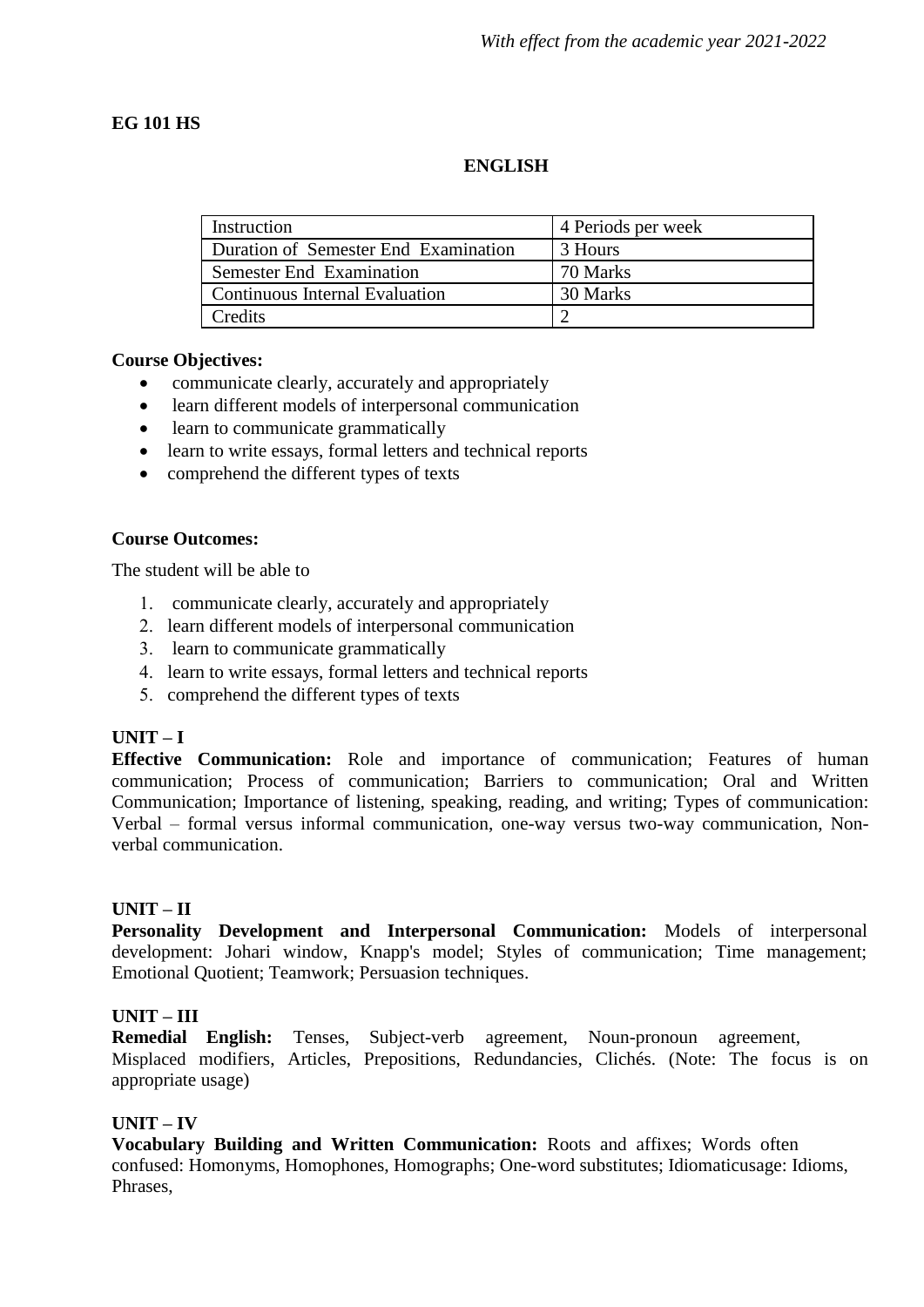Phrasal Verbs; Synonyms; Antonyms; Paragraph writing; Précis writing; Essay writing; Official letters; E-mail etiquette; Technical report writing: Feasibility and Progress reports.

## **UNIT – V**

**Reading Comprehension:** Unseen Passages, A.P.J. Abdul Kalam, Azim Premji, Sachin Tendulkar, Sathya Nadella, Sam Pitroda (Note: No descriptive questions to be set from this unit and only Reading Comprehension/s from unseen passages should be set in the Examination Question Papers)

- 1. E. Suresh Kumar, *Engineering English*, Orient BlackSwan, 2014
- 2. *Language and Life A Skills Approach*, Orient Black Swan, 2018
- 3. Michael Swan, *Practical English Usage*. OUP, 1995
- 4. Ashraf Rizvi, M, *Effective Technical Communication*, Tata McGraw Hill, 2009.
- 5. Meenakshi Raman and Sangeeta Sharma. *Technical Communication: Principles and Practice*. OUP, 2011.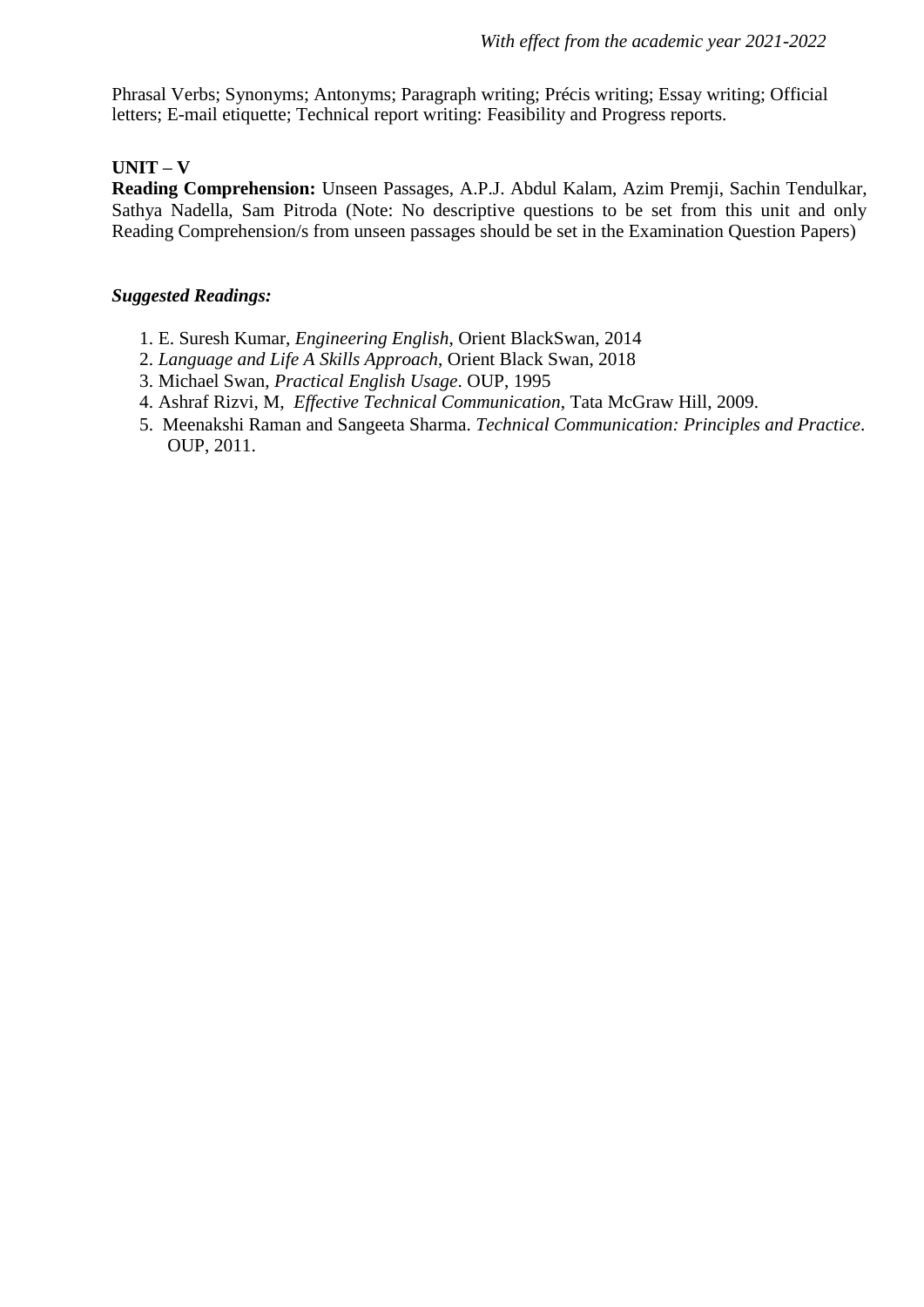## **CH 152 BS**

| Instruction                          | 3 Periods per week |
|--------------------------------------|--------------------|
| Duration of Semester End Examination | 3 Hours            |
| Semester End Examination             | 50 Marks           |
| Continuous Internal Evaluation       | 25 Marks           |
| Credits                              |                    |

## **ENGINEERING CHEMISTRY LABORATORY**

## **Course Objectives:**

- Estimation of hardness and chloride content in water to check its suitability for drinking purpose.
- To determine the rate constant of reactions from concentrations as an function of time.
- The measurement of physical properties like surface tension and viscosity.
- Estimation of HCl and CH<sub>3</sub>COOH by conductometric technique

## **Laboratory out comes:**

The chemistry laboratory course use consists of experiments illustrating the principle of chemistry relevant to the study of science and engineering. The student will be able to:

- Estimate rate constants of reactions from concentration of reactants / products as a function of time.
- Measure molecular /system properties such as surface tension ,viscosity ,conductance of solutions , redox potentials and chloride content of water
- Synthesize a small drug molecules

## **Water analysis:**

1) Determination of total hardness of water by EDTA method

2) Determination of Chloride content of water

3)Determination of cell constant.

4)Estimation of HCl and CH3COOH by conductometric titration

## **Potentiometric measurements:**

5). Estimation of HCl by potentiometric titration.

6). Estimation of ferrous iron by potentiometric titration.

## **Kinetic Studies:**

7).Determination of rate constant of acid catalyzed hydrolysis of methyl acetate.

8).Study of kinetics of Iodine-Clock reaction.

## **Synthesis of a drug**

## **molecule:**

9).Synthesis of Aspirin.

## **Distribution Studies:**

10).Determination of partition coefficient of acetic acid between Butanol and Water.

## **Physical constants:**

11).Determination of a viscosity of a given liquid.

12).Determination of surface tension of a given liquid.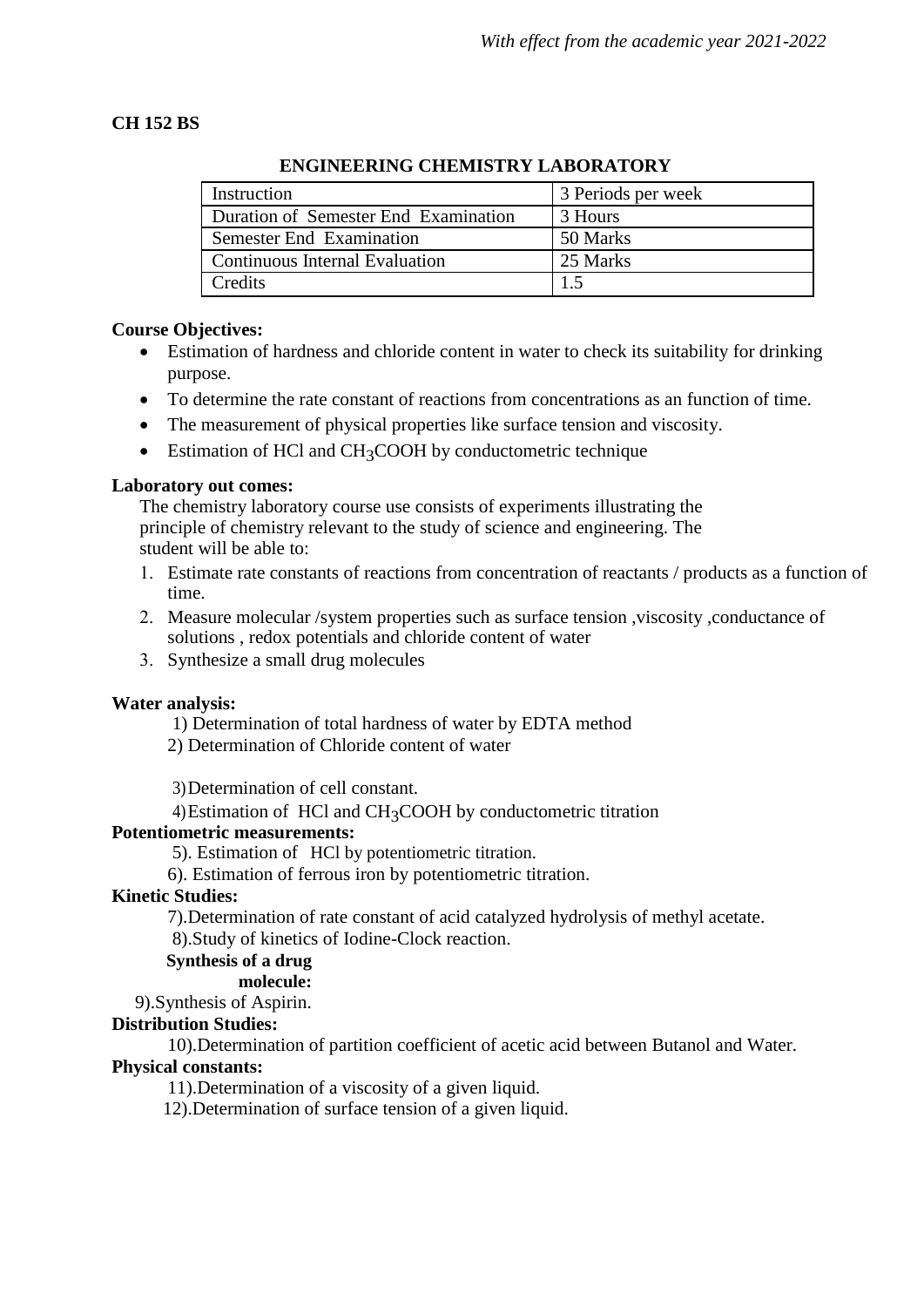## **Colorimetry:**

- 13) Verification of Beers law and Estimation of the given permanganate.
- 14) Verification of Beers law and Estimation of the given CuSO4.

- 1. Senior Practical Physical Chemistry, B.D.Khosla, A.Gulati and V.Garg (R.Chand&Co.,Delhi)
- 2. An Introduction to Practical Chemistry ,K.K.Sharma and D.S.Sharma ( Vikas publishing,N.Delhi)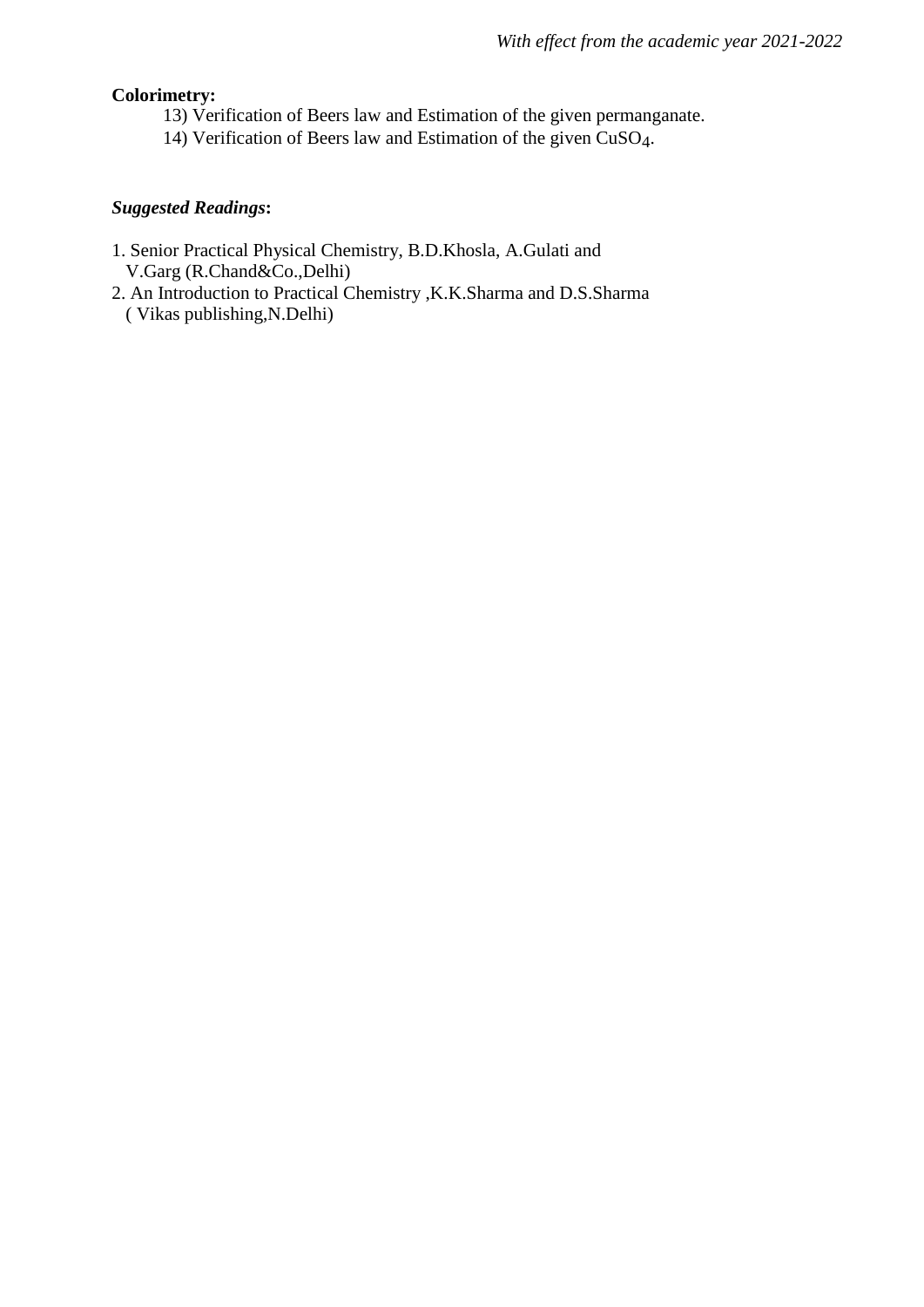| Instruction                          | 2 Periods per week |  |  |
|--------------------------------------|--------------------|--|--|
| Duration of Semester End Examination | 3 Hours            |  |  |
| <b>Semester End Examination</b>      | 50 Marks           |  |  |
| Continuous Internal Evaluation       | 25 Marks           |  |  |
| Credits                              |                    |  |  |

#### **BASIC ELECTRICAL ENGINEERING LABORATORY**

#### **Course Outcomes:**

The student will be able to

- Get an exposure to common electrical components and their ratings.
- Make electrical connections by wires of appropriate ratings.
- Understand the usage of common electrical measuring instruments.
- Understand the basic characteristics of transformers and electrical machines.
- Get an exposure to the working of power electronic converters.

# 1<sup>st</sup> cycle Experiments

Dem 1. Basic safety and precautions - Introduction and use of measuring instruments

- Exp 1. Verification of Kirchhoff's Laws
- Exp 2. Verification of Thevenin's & Norton's Theorem
- Exp 3. Steady- state and transient time-response of R-C circuit to a step change in voltage.
- Exp 4. Sinusoidal steady state response of R-L and R-L-C circuits- impedance calculation and verification
- Exp 5. Measurement of three-phase power in balanced three-phase circuits using Two-Wattmeter method

# 2<sup>nd</sup> cycle Experiments

Dem 2. Demonstration of cut-out sections of machines: DC machine,

induction machine, synchronous machine and single-phase machine

- Exp 6. Load test on single phase transformer: measurement of primary and secondary voltages, currents and power
- Exp 7. Three-phase Transformer: Star and Delta connections. Voltage and current relationship
- Exp 8. Torque speed characteristics of separately excited DC motor
- Exp 9. Synchronous speed of two- pole and four-pole, three-phase induction motor . Speed reversal by change of phase-sequence

Exp 10. Magnetization curve of a separately excited DC Generator

- 1. J.B.Gupta, "Fundamentals of Electrical Engineering and Electronics" S.K.Kataria & Sons Publications, 2002.
- 2. J.B.Gupta, "Utilization of Electric Power and Electric Traction" S.K.Kataria & Sons Publications,2010
- 3. Abhijit Chakrabarti, Sudipta Nath, Chandan Kumar Chanda, " Basic Elactrical Engineering" Tata
- 4. Hughes, "Electrical Technology", VII Edition, International Student -on, Addison Welsey Longman Inc.,1995.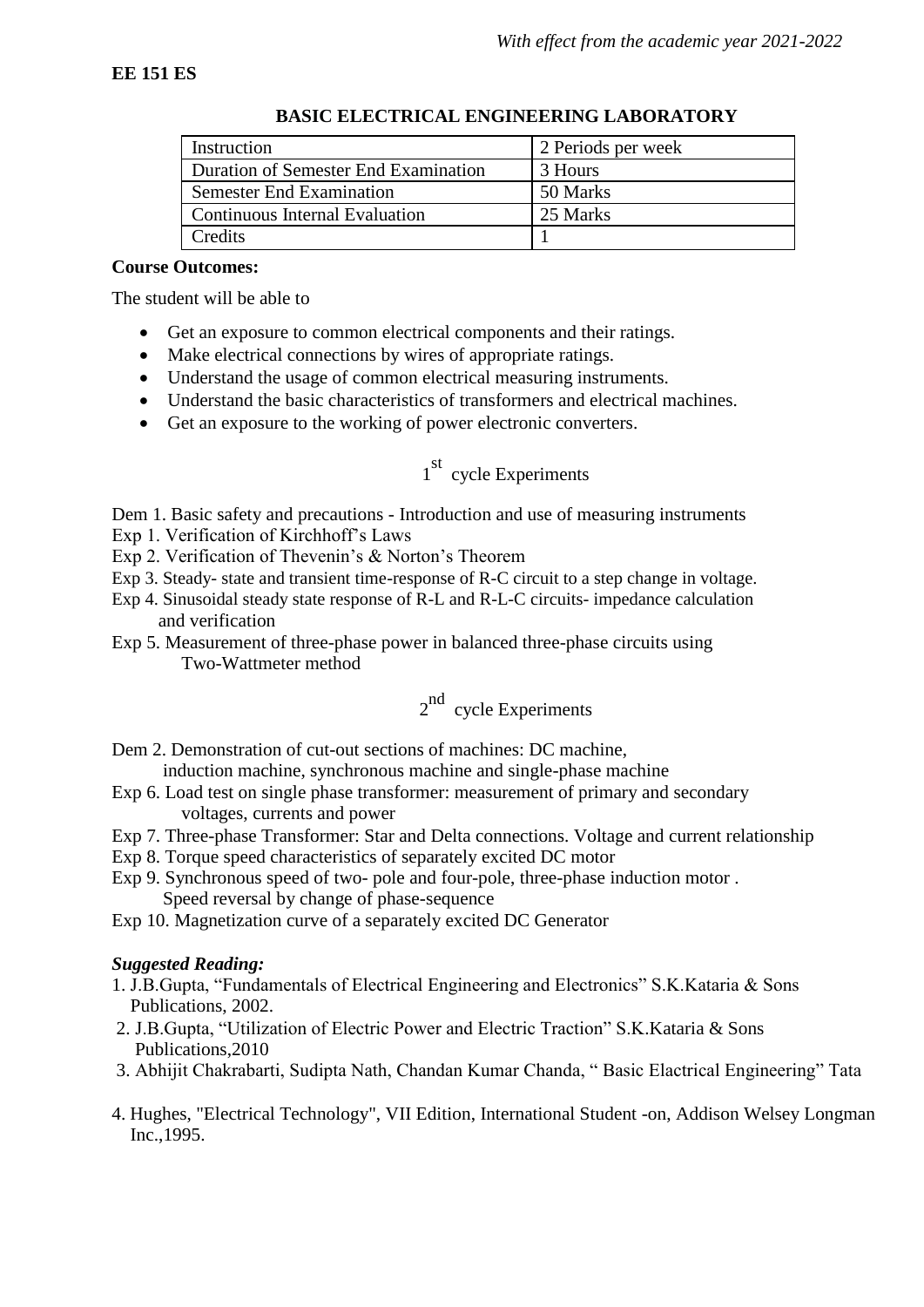## **ENGLISH LABORATORY**

| Instruction                          | 2 Periods per week |  |  |
|--------------------------------------|--------------------|--|--|
| Duration of Semester End Examination | 3 Hours            |  |  |
| <b>Semester End Examination</b>      | 50 Marks           |  |  |
| Continuous Internal Evaluation       | 25 Marks           |  |  |
| Credits                              |                    |  |  |

## **Course Objectives:**

- learn IPA
- learn minimal pairs and types of syllables
- overcome the difficulties with sounds of English
- learn to participate well in GDs, Debates and Presentations
- communicate with appropriate body language and expressions

## **Course Outcomes:**

The student will be able to

- 1. learn IPA
- 2. learn minimal pairs and types of syllables
- 3. overcome the difficulties with sounds of English
- 4. learn to participate well in GDs, Debates and Presentations
- communicate with appropriate body language, expressions
- 1. Introduction to English Phonetics: Organs of Speech: respiratory, articulatory and phonatory systems; Sounds of English: Introduction to International Phonetic Alphabet; Minimal pairs: Syllable; Word Stress; Introduction of rhythm and intonation; Difficulties of Indians speakers with stress and intonation.
	- 2. Speaking Activities : Self Introduction, Picture perception, JAM.
	- 3. Group discussion, Debate, Presentation skills
	- 4. Listening Activities: Listening to different types of materials for effective comprehension
	- 5. Role play: Use of dialogues in a variety of situations and settings

- 1. E. Suresh Kumar. *A Handbook for English Language Laboratories (with CD)*. Revised edition, Cambridge University Press India Pvt. Ltd. 2014
- 2. T. Balasubramanian*. A Textbook of English Phonetics for Indian Students.* Macmillan, 2008.
- 3. J. Sethi et al., *A Practical Course in English Pronunciation (with CD).* Prentice Hall of India, 2005.
- 4. Hari Mohan Prasad*. How to Prepare for Group Discussions and Interviews*. Tata McGraw Hill, 2006.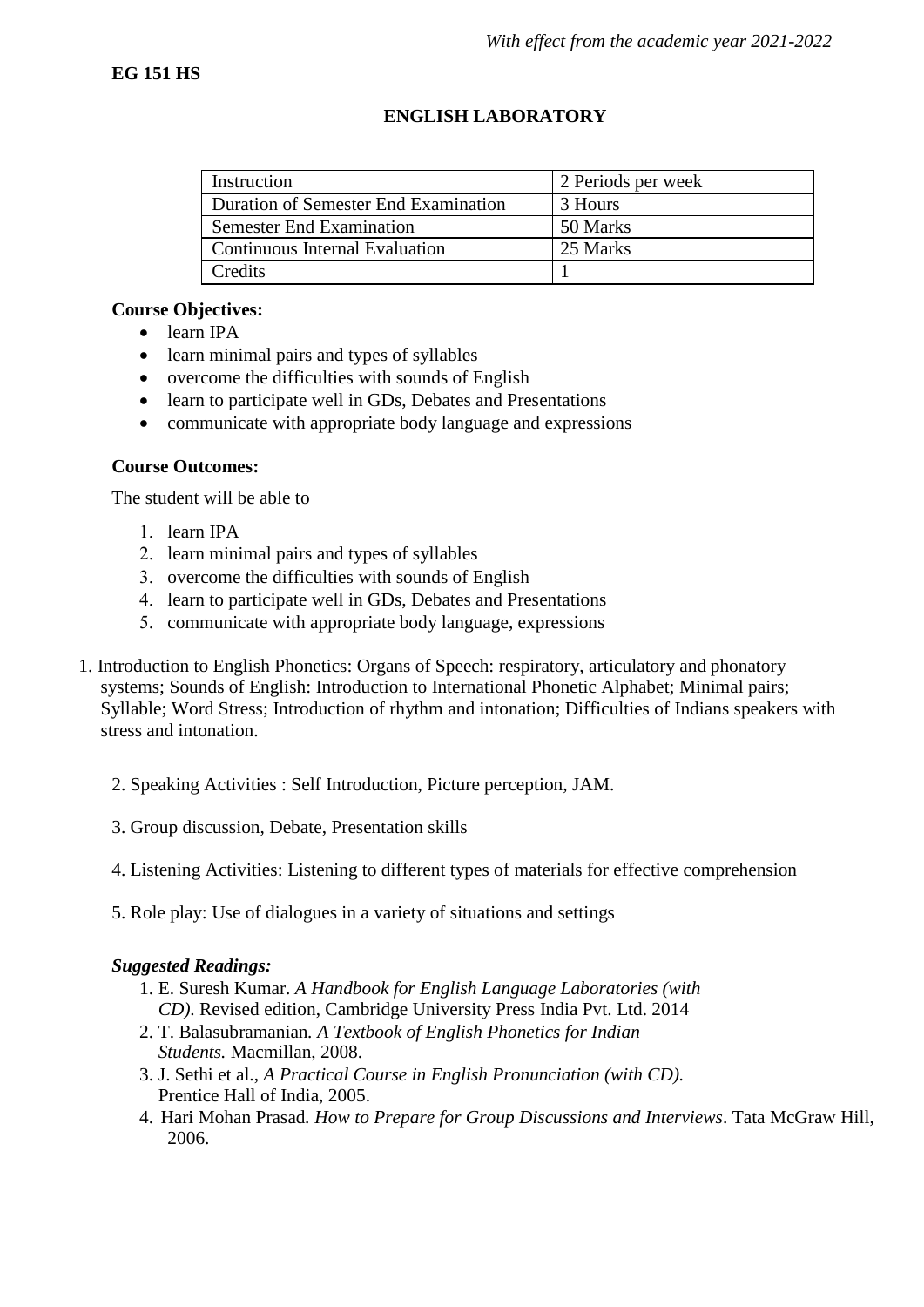## **SCHEME OF INSTRUCTION B.E. (AI&ML) II - SEMESTER**

|                   |                                           |                                                      |                  | <u>,,,,,,,,,,,,,,</u>    |                  |                    |                                       |            |                |
|-------------------|-------------------------------------------|------------------------------------------------------|------------------|--------------------------|------------------|--------------------|---------------------------------------|------------|----------------|
| S.<br>No.         | <b>Course Code</b><br><b>Course Title</b> |                                                      |                  | Scheme of<br>Instruction |                  | Contact<br>hr/week | Scheme of<br>Examination              |            | Credits        |
|                   |                                           |                                                      | L                | T                        | $\mathbf{P}$     |                    | <b>CIE</b>                            | <b>SEE</b> |                |
| <b>Theory</b>     |                                           |                                                      |                  |                          |                  |                    |                                       |            |                |
| $\mathbf{1}$      | <b>MT 201 BS</b>                          | <b>Engineering Mathematics-II</b>                    | 3                | $\mathbf{1}$             | $\overline{0}$   | $\overline{4}$     | 30                                    | 70         | $\overline{4}$ |
| $\overline{2}$    | <b>PH 201 BS</b>                          | <b>Applied Physics</b>                               | 3                | $\mathbf{1}$             | $\overline{0}$   | $\overline{4}$     | 30                                    | 70         | $\overline{4}$ |
| 3                 | $CS$ $201$ $ES$                           | Programming for Problem<br>Solving                   | 3                | 1                        | $\boldsymbol{0}$ | $\overline{4}$     | 30                                    | 70         | $\overline{4}$ |
| <b>Practicals</b> |                                           |                                                      |                  |                          |                  |                    |                                       |            |                |
| 4                 | <b>PH 251 BS</b>                          | <b>Applied Physics Laboratory</b>                    | $\overline{0}$   | $\overline{0}$           | 3                | 3                  | 25                                    | 50         | 1.5            |
| 5                 | <b>CE 151 ES</b>                          | <b>Engineering Graphics</b>                          | $\overline{0}$   | $\overline{0}$           | $\overline{4}$   | 6                  | 50                                    | 50         | 3              |
| 6                 | <b>CS 251 ES</b>                          | Programming for Problem<br><b>Solving Laboratory</b> | $\boldsymbol{0}$ | $\boldsymbol{0}$         | $\overline{4}$   | $\overline{4}$     | 25                                    | 50         | $\overline{2}$ |
| $\overline{7}$    | <b>ME 151 ES</b>                          | <b>Workshop Practice</b>                             | $\overline{0}$   | $\overline{0}$           | $\overline{4}$   | 6                  | 25                                    | 50         | 3              |
|                   | <b>Total</b>                              |                                                      | 9                | $\mathbf{3}$             | 15               | 31                 | 215                                   | 410        | 21.5           |
|                   |                                           |                                                      |                  |                          |                  |                    |                                       |            |                |
| L                 | $\ddot{\cdot}$                            | Lectures                                             | T                |                          | $\ddot{\cdot}$   | Tutorials          |                                       |            |                |
| $\overline{P}$    | $\ddot{\cdot}$                            | Practicals                                           |                  | <b>CIE</b>               | $\ddot{\cdot}$   |                    | <b>Continuous Internal Evaluation</b> |            |                |
|                   | <b>SEE</b><br>$\ddot{\cdot}$              | <b>Semester End Examination</b>                      |                  | <b>BSC</b>               | $\ddot{\cdot}$   |                    | <b>Basic Science Courses</b>          |            |                |
|                   | <b>ESC</b><br>$\ddot{\cdot}$              | <b>Engineering Science Courses</b>                   |                  |                          |                  |                    |                                       |            |                |

HSM : Humanities, Social Sciences & Management Courses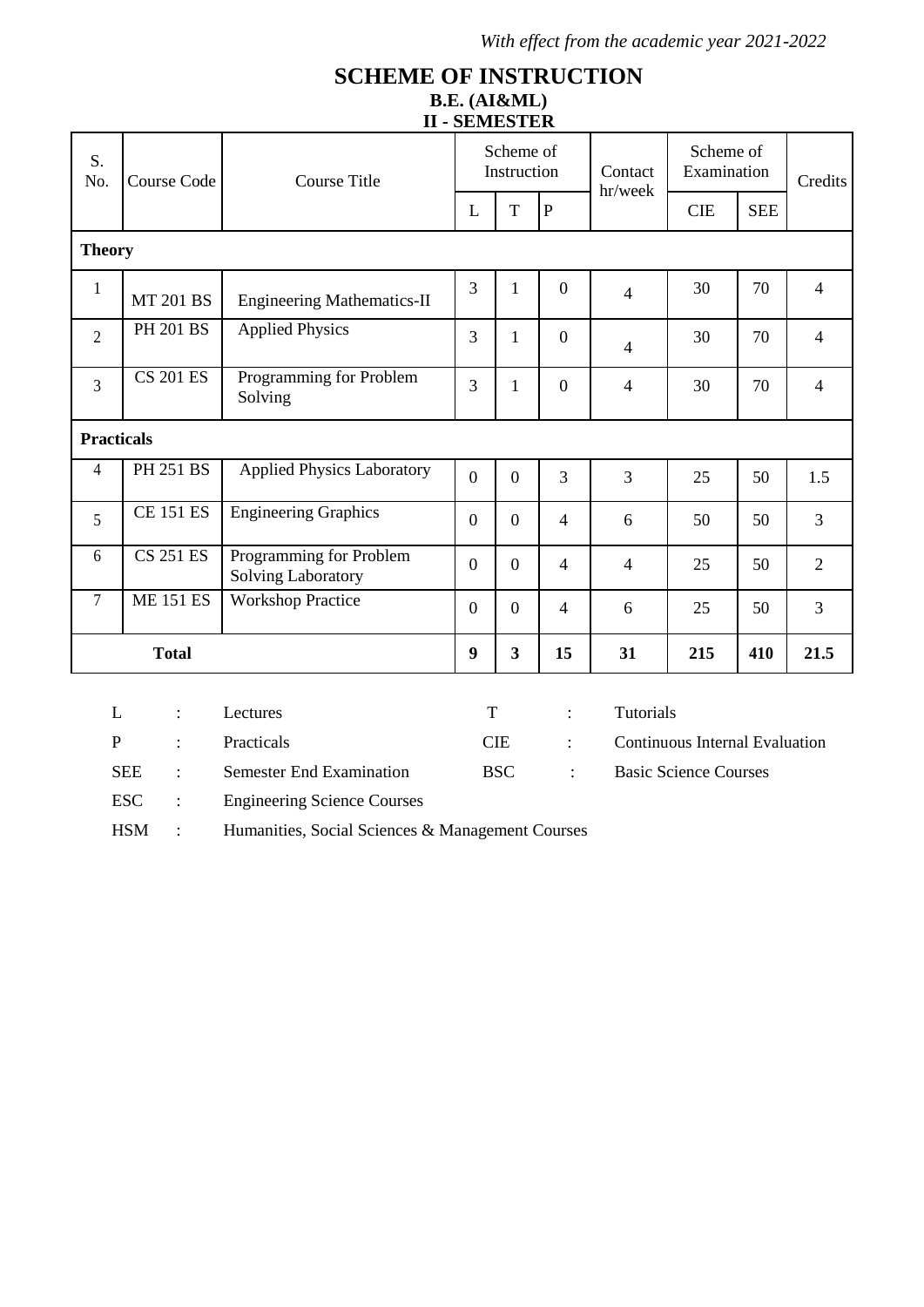## **MT 201 BS**

# **ENGINEERING MATHEMATICS – II**

| Instruction                          | 4 Periods per week |  |  |
|--------------------------------------|--------------------|--|--|
| Duration of Semester End Examination | 3 Hours            |  |  |
| <b>Semester End Examination</b>      | 70 Marks           |  |  |
| Continuous Internal Evaluation       | 30 Marks           |  |  |
| Credits                              |                    |  |  |

## **Course Objectives:**

- To study matrix algebra and its use in solving system of linear equations and in solving eigen value problems
- To provide an overview of ordinary differential equations
- To study special functions like Legendre and Bessel functions
- To introduce the concept of functions of complex variable and their properties

## **Course Outcomes:**

The student will be able to

- 1. solve system of linear equations and eigen value problems
- 2. solve certain first order and higher order differential equations
- determine the analyticity of complex functions and expand functions as Taylor and Laurent series
- 4. evaluate complex and real integrals using residue theorem

## **UNIT-I**

#### **Matrices :**

Elementary row and column operations, Rank of a matrix, Echelon form, System of linear equations, Linearly dependence and independence of vectors, Linear transformation, Orthogonal transformation, Eigenvalues, Eigenvectors, Properties of eigen values , Cayley-Hamilton theorem, Quadratic forms, Diagonalization of Matrices, Reduction of quadratic form to canonical form by orthogonal transformation , Nature of quadratic forms.

## **UNIT-II**

## **First Order Ordinary Differential Equations:**

Exact first order differential equations , Integrating factors, Linear first order equations , Bernoulli's , Riccati's and Clairaut's differential equations ,Orthogonal trajectories of a given family of curves.

#### **UNIT-III**

#### **Differential Equations of Higher Orders :**

Linear independence and dependence, Solutions of second and higher order linear homogeneous equations with constants coefficients, Method of reduction of order for the linear homogeneous second order differential equations with variable coefficients , Solutions of non-homogeneous linear differential equations, Method of variation of parameters, solution of Euler-Cauchy equation, Simultaneous linear differential equations, Power Series

solution, Legendre Polynomial of first kind, Bessel's function of first kind and their properties.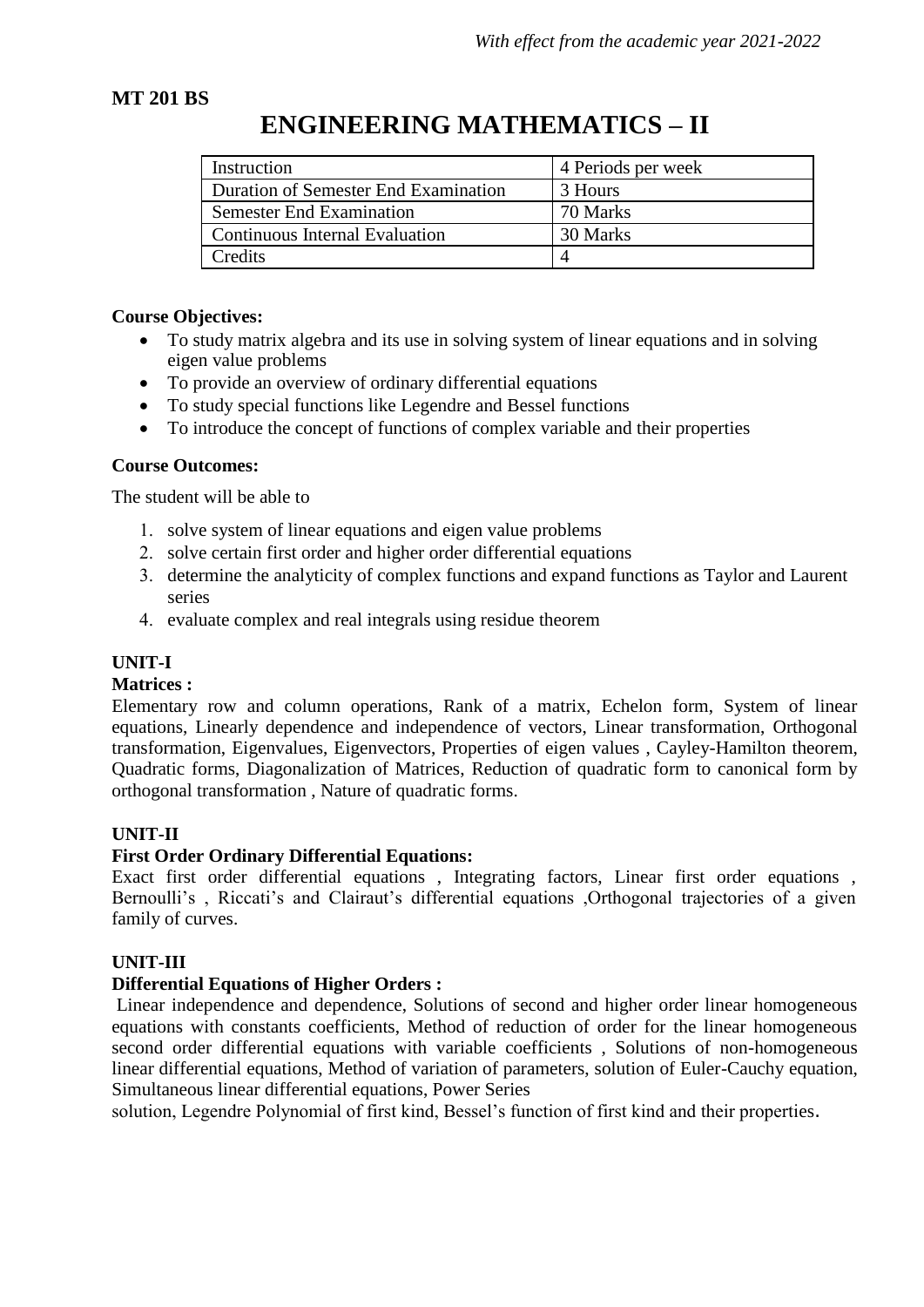#### **UNIT-IV**

## **Functions of a Complex Variable**:

Limits and continuity of a function, differentiability and analyticity, Elementary Analytic functions, Necessary and Sufficient conditions for a function to be analytic,Cauchy- Riemann equations in polar form, harmonic functions, complex integration, Cauchy's integral theorem, extension of Cauchy's integral theorem for multiply connected regions, Cauchy's integral formula, Cauchy's inequality, Cauchy's formula for derivatives, Liouville's theorem, Maximum Modulus principle (without proof)and its applications

## **UNIT-V**

#### **Residue Calculus:**

Power series, Taylor's series, Laurent's series, zeros and singularities, residues, residue theorem, evaluation of real integrals using residue theorem, Argument principle, Rouche's Theorem and their applications, conformal mapping Bilinear transformations. (**All Theorems without Proof)**

- 1. R.K. Jain & S.R.K. lyengar, *Advanced Engineering Mathematics*, Narosa Publications, 4<sup>th</sup> Edition, 2014.
- 2. Erwin Kreyszig, *Advanced Engineering Mathematics*, John Wiley, 9<sup>th</sup> Edition, 2012.
- 3. Dr.B.S.Grewal*, Higher Engineering Mathematics*, Khanna Publications, 43rd Edition, 2014.
- 4. Dr.M.D.Raisinghania, *Ordinary and Partial differential equations*, S.CHAND,  $17^{th}$ Edition 2014.
- 5. James Brown, R.V Churchill, *Complex Variables and applications*, Mc Graw Hill 9th Edition 2013.
- 6. B.V. Ramana, *Higher Engineering Mathematics*, 23rd reprint, 2015.
- 7. S.L Ross, *Differential Equations* 3 rd Edition, Wiley India.
- 8. G.F. Simmons and S.G. Krantz*, Differential Equations*, Tata Mc Graw Hill, 2007.
- 9. N. Bali, M.Goyal, A text book of *Engineering Mathematics*, Laxmi publications, 2010
- 10. H.K. Dass, Er. Rajnish Varma, *Higher Engineering Mathematics*, Schand Technical Third Edition.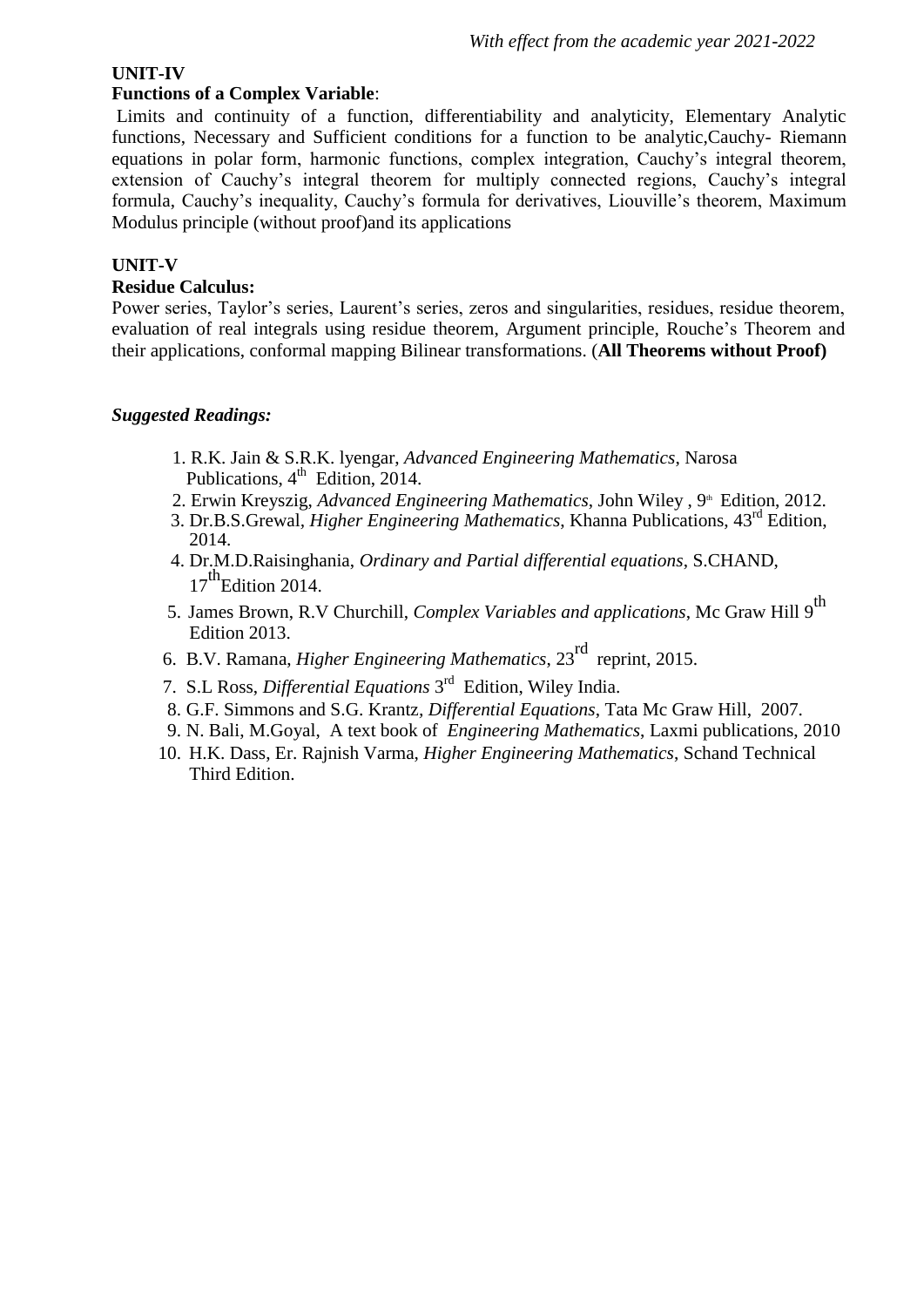| Instruction                        | 4 Periods per week |
|------------------------------------|--------------------|
| Duration of University Examination | 3 Hours            |
| University Examination             | 70 Marks           |
| Sessionals                         | 30 Marks           |
| Credits                            |                    |

# **Applied Physics**

#### **Course Objectives:**

- To make student understand the basic concepts of wave mechanics and to know the significance of Maxwell's equations in engineering applications.
- To state the principle of optical fiber and to understand the design and applications of optical fibers. To explain the principles of laser and to demonstrate the applications of laser. To understand the concept of ultrasonics and its wide applications.
- To study different types of dielectric polarizations and dielectric properties of materials. To understand the concept of semiconductors and its wide applications.
- To make student understand the basic concepts of superconductivity. To know the significance of magnetic materials in normal life.
- To study the preparation of thin films and their importance. To understand the basic concepts of nanomaterials.

#### **Course Outcomes:**

The student will be able to:

- Solve engineering problems using the concepts of wave and particle nature of radiant energy. Explain the significance of electromagnetic waves.
- Compile the applications of laser and fiber optics in the field of industry, medical and telecommunication.
- Show their understanding about the conductivity nature of semiconductors and its wide applications. Demonstrate the knowledge in dielectric materials applications and its importance.
- Apply the basic concepts of superconductivity and magnetic materials in engineering applications.
- Understand the widely used current technologies such as solar cells, fire alarms etc., which are based on thin films. Explain about the importance of nano materials.

#### **UNIT-I**

**Wave mechanics**: matter waves–de-Broglie wavelength, properties of wave function, Physical significance - Schrödinger time dependent and time in-dependent wave equation. Particle in a 1-D box.

**Electromagnetic theory**: Basic laws of electricity and magnetism - Maxwell's equations in integral and differential forms - Conduction and displacement current – Relation between D, E and P - Electromagnetic waves: Equation of plane wave in free space – Poynting theorem.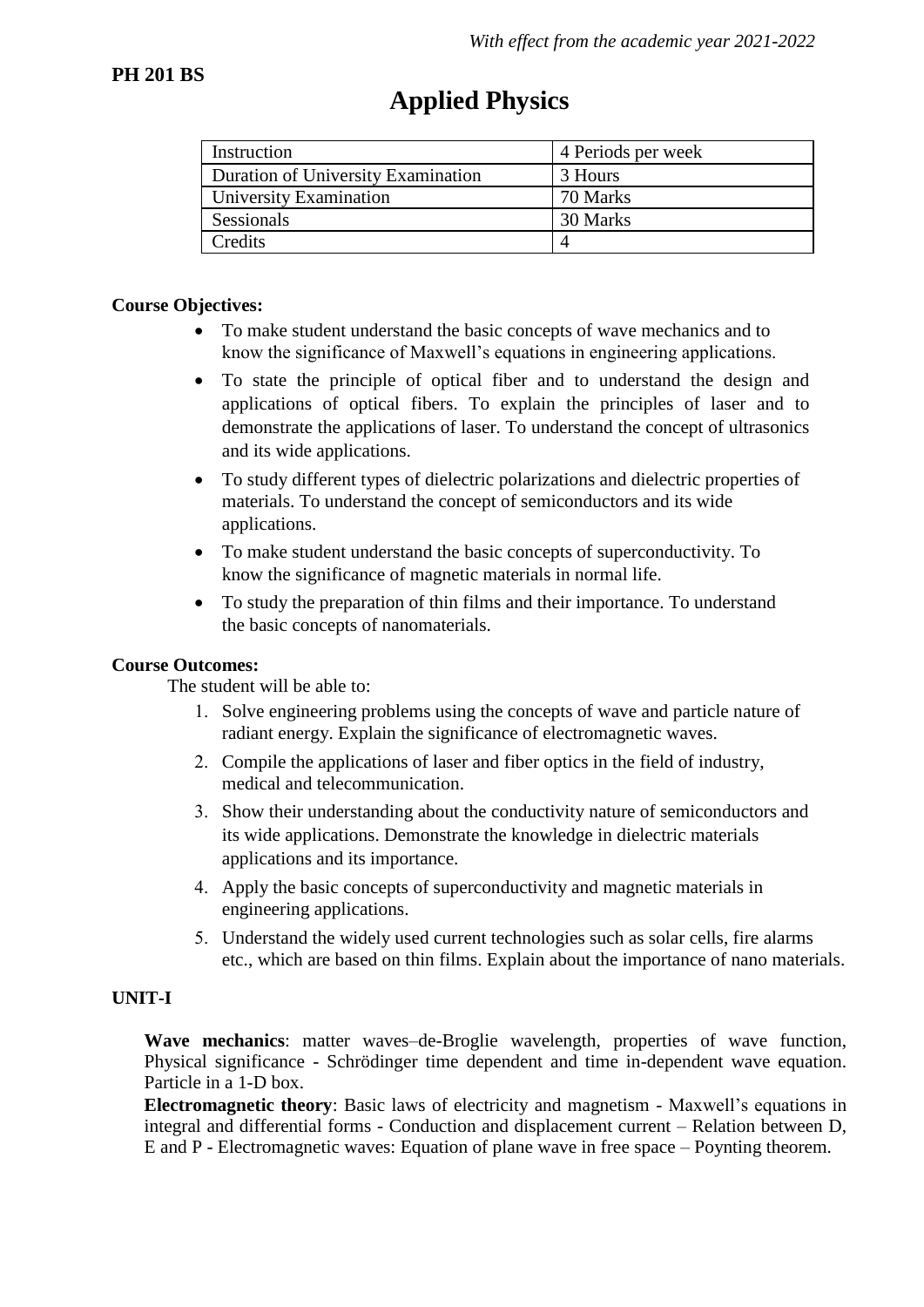#### **UNIT – II**

**Fibre Optics:** Introduction – Propagation of light through an optical fiber - Acceptance angle - Numerical aperture (NA)– Types of optical fibers and refractive index profiles – Fibre drawing process (double crucible method)- Application of optical fibers

**Lasers:** Characteristics of lasers - Spontaneous and stimulated emission of radiation - Einstein's coefficients - Population inversion - Ruby laser - Helium-Neon laser – Semiconductor laser – Applications of lasers.

*Ultrasonics***:** Introduction to Ultrasonic waves – Production of ultrasonic waves by Piezoelectric method – Detection of ultrasonic waves : Piezoelectric detector – Properties of Ultrasonics – Wavelength of Ultrasonics by Debye-Sears method – Applications.

#### **UNIT- III**

**Semiconductors:** Intrinsic and Extrinsic semiconductors - Concept of a hole - Carrier concentration and conductivity in intrinsic semiconductors – Formation of P-N junction diode and its I-V characteristics – Thermistor and its characteristics - Hall effect and its applications.

**Dielectric Materials:** Dielectrics - Types of polarizations – Electronic, Ionic, Orientational and Space charge polarizations – Expression for Electronic polarizability - Frequency and temperature dependence of dielectric polarizations - Determination of dielectric constant by capacitance Bridge method - Ferro electricity - Barium titanate - Applications of Ferroelectrics.

#### **UNIT- IV**

**Superconductivity:** Introduction - General properties of super conductors - Meissner effect - Type I and Type II superconductors - BCS theory (qualitative) – Introduction to High  $T_c$ superconductors - Applications of superconductors.

**Magnetic Materials:** Classification of magnetic materials: dia, para, ferro, antiferro and ferrimagnetic materials – Weiss molecular field theory of ferromagnetism - Magnetic domains - Hysteresis curve - Soft and hard magnetic materials – Ferrites: Applications of ferrites.

#### **UNIT-V**

**Thin films:** Distinction between bulk and thin films - Thin film preparation techniques: Thermal evaporation methods, Electron beam evaporation – Construction and working of Solar cell – Applications.

*Nanomaterials:* Introduction - Properties of materials at reduced size - Surface to volume ratio at nano scale – Classification of nanomaterials - Preparation of nanomaterials: bottom– up methods (sol gel and CVD), Top-down methods (ball milling) - Basic ideas of carbon nanotubes – Applications nanomaterials and their health hazards.

#### **Suggested Reading:**

1) B.K.Pandey and S. chaturvedi. Engineering Physics. Cengage Learning 2012

- 2) C. Kittel Introduction to Solid State Physics, Wiley Eastern Ltd.  $5<sup>th</sup>$  Edition, 1976
- 3) S.L. Gupta and V. Kumar Solid State Physics, K. Nath & Co.,  $8^{th}$  Edition, 1992.
- 4) A. Goswami Thin Film Fundamentals, New Age International, 2007.

5) A.K Bhandhopadhya - Nano Materials, New Age International, I Edition, 2007.

6) M.S. Avadhanulu and P.G. Kshirasagar - Engg. Physics, S.Chand & Co., I st Edition, 1992.

7) C.M.Srivastava and C.Srinivasan -Science of Engg. Materials,New Age International, 2002.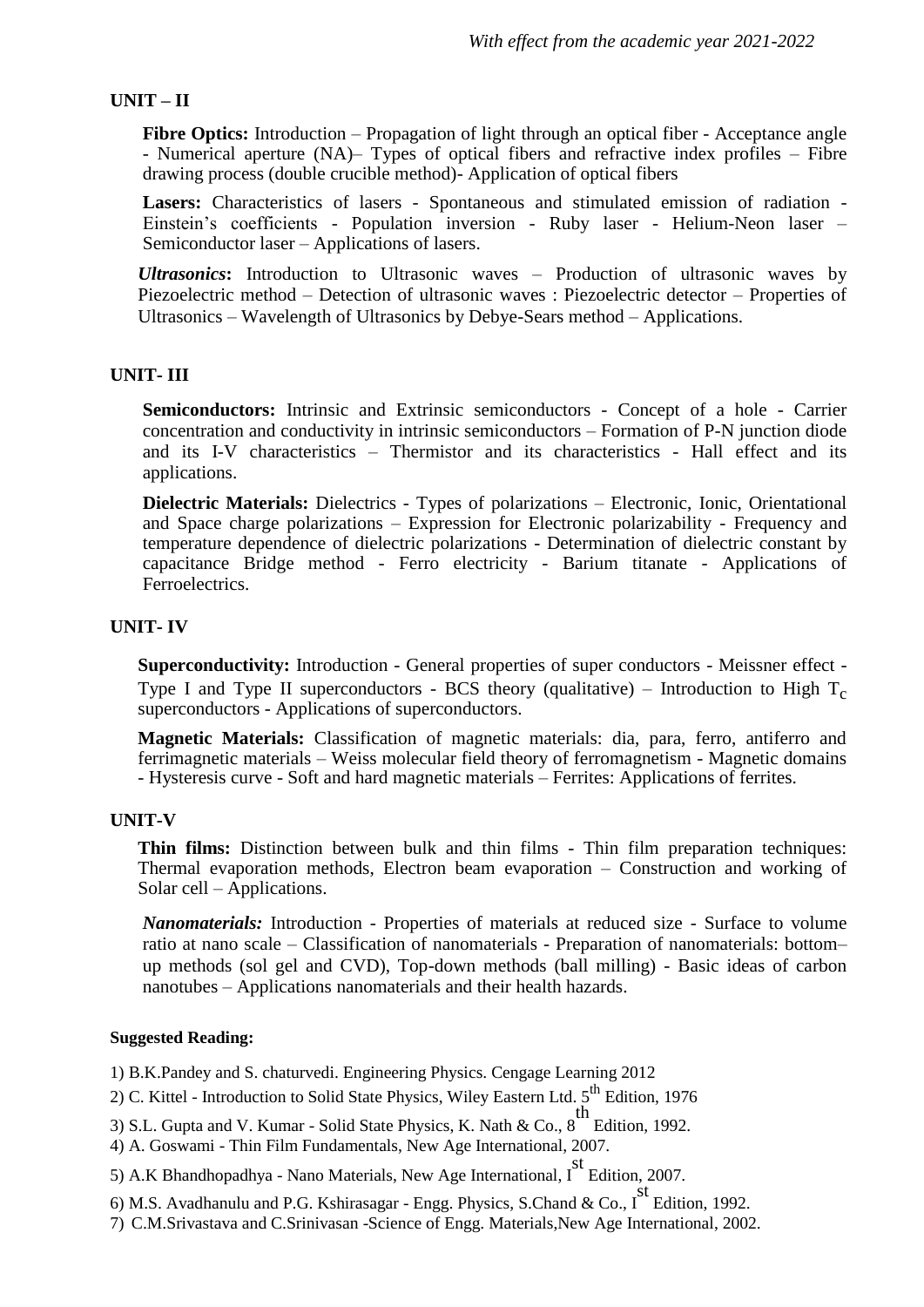#### CS 201 ES

## **PROGRAMMING FOR PROBLEM SOLVING**

| Instruction                           | 4 Periods per week |  |  |
|---------------------------------------|--------------------|--|--|
| Duration of Semester End Examination  | 3 Hours            |  |  |
| <b>Semester End Examination</b>       | 70 Marks           |  |  |
| <b>Continuous Internal Evalaution</b> | 30 Marks           |  |  |
| Credits                               | 4                  |  |  |

#### **Course Objectives:**

- To introduce the basic concepts of Computing environment, number systems and flowcharts
- $\bullet$  To familiarize the basic constructs of C language data types, operators and expressions
- To understand modular and structured programming constructs in C
- To learn the usage of structured data types and memory management using pointers
- To learn the concepts of data handling using files

#### **Course Outcomes:**

Student will be able to :

- 1. Explain various functional components in computing environment
- 2. Develop algorithmic solutions to problems and draw the flow charts
- 3. Explain and use basic constructs of C in writing simple programs
- 4. Use standard library functions in C and develop modular programs using user defined functions and structured data types

## **UNIT – I**

**Introduction to Computers:** Computer Systems, Computing Environments, Computer Languages, Creating and Running Programs, Software Development, Flow charts. **Number Systems**: Binary, Octal, Decimal, Hexadecimal.

**Introduction to C Language -** Background, C Programs, Identifiers, Data Types, Variables, Constants, Input / Output Statements

Arithmetic Operators and Expressions: Evaluating Expressions, Precedence and Associativity of Operators, Type Conversions.

#### **UNIT-II**

**Conditional Control Statements:** Bitwise Operators, Relational and Logical Operators, If, If-Else, Switch-Statement and Examples. Loop Control Statements: For, While, Do-While and Examples. Continue, Break and Goto statements

**Functions:** Function Basics, User-defined Functions, Inter Function Communication, Standard Functions, Methods of Parameter Passing. **Recursion-** Recursive Functions. **Storage Classes:** Auto, Register, Static, Extern, Scope Rules, and Type Qualifiers.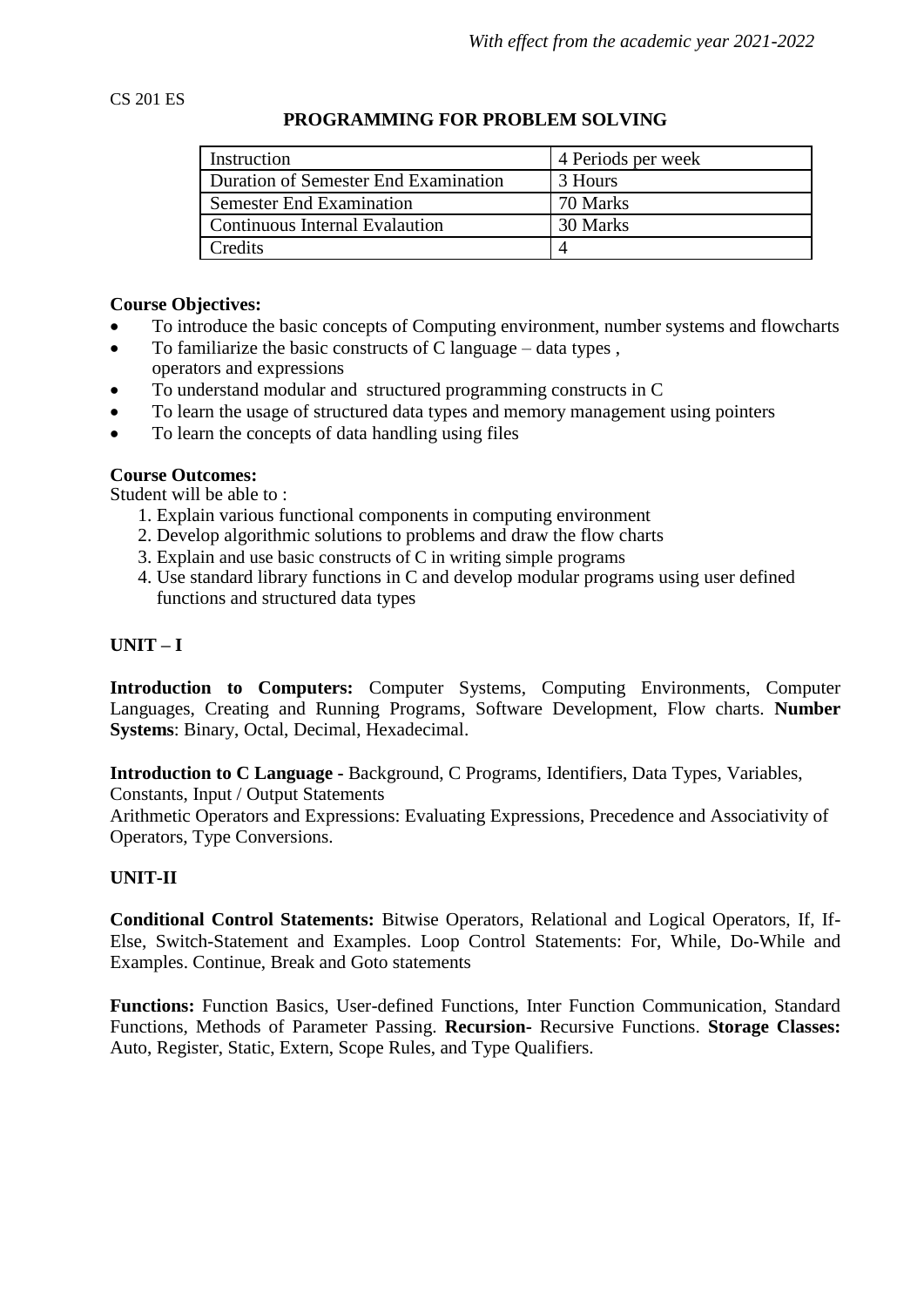## **UNIT – III**

**Preprocessors**: Preprocessor Commands

**Arrays** - Concepts, Using Arrays in C, Inter-Function Communication, Array Applications, Two-

Dimensional Arrays, Multidimensional Arrays, Linear and Binary Search, Selection and Bubble Sort.

## **UNIT - IV**

**Pointers -** Introduction, Pointers for Inter-Function Communication, Pointers to Pointers, Compatibility, L -value and R-value, Arrays and Pointers, Pointer Arithmetic and Arrays, Passing an Array to a Function, Memory Allocation Functions, Array of Pointers, Programming Applications, Pointers to void, Pointers to Functions, Command-line Arguments.

**Strings** - Concepts, C Strings, String Input/Output Functions, Arrays of Strings, String Manipulation Functions.

## **UNIT - V**

**Structures:** Definition and Initialization of Structures, Accessing Structures, Nested Structures, Arrays of Structures, Structures and Functions, Pointers to Structures, Self Referential Structures, Unions, Type Definition (typedef), Enumerated Types.

**Input and Output:** Introduction to Files, Modes of Files, Streams, Standard Library Input/Output Functions, Character Input/Output Functions.

- 1. B.A. Forouzan and R.F. Gilberg, "*A Structured Programming Approach in C"* , Cengage Learning, 2007
- 2. Kernighan BW and Ritchie DM, "*The C Programming Language*", 2<sup>nd</sup> Edition, Prentice Hall of India, 2006.
- 3. Rajaraman V, "*The Fundamentals of Computer"*, 4th Edition, Prentice-Hall of India, 2006.
- 4. Dromey " *How to Solve it By Computer* , Pearson education, 2006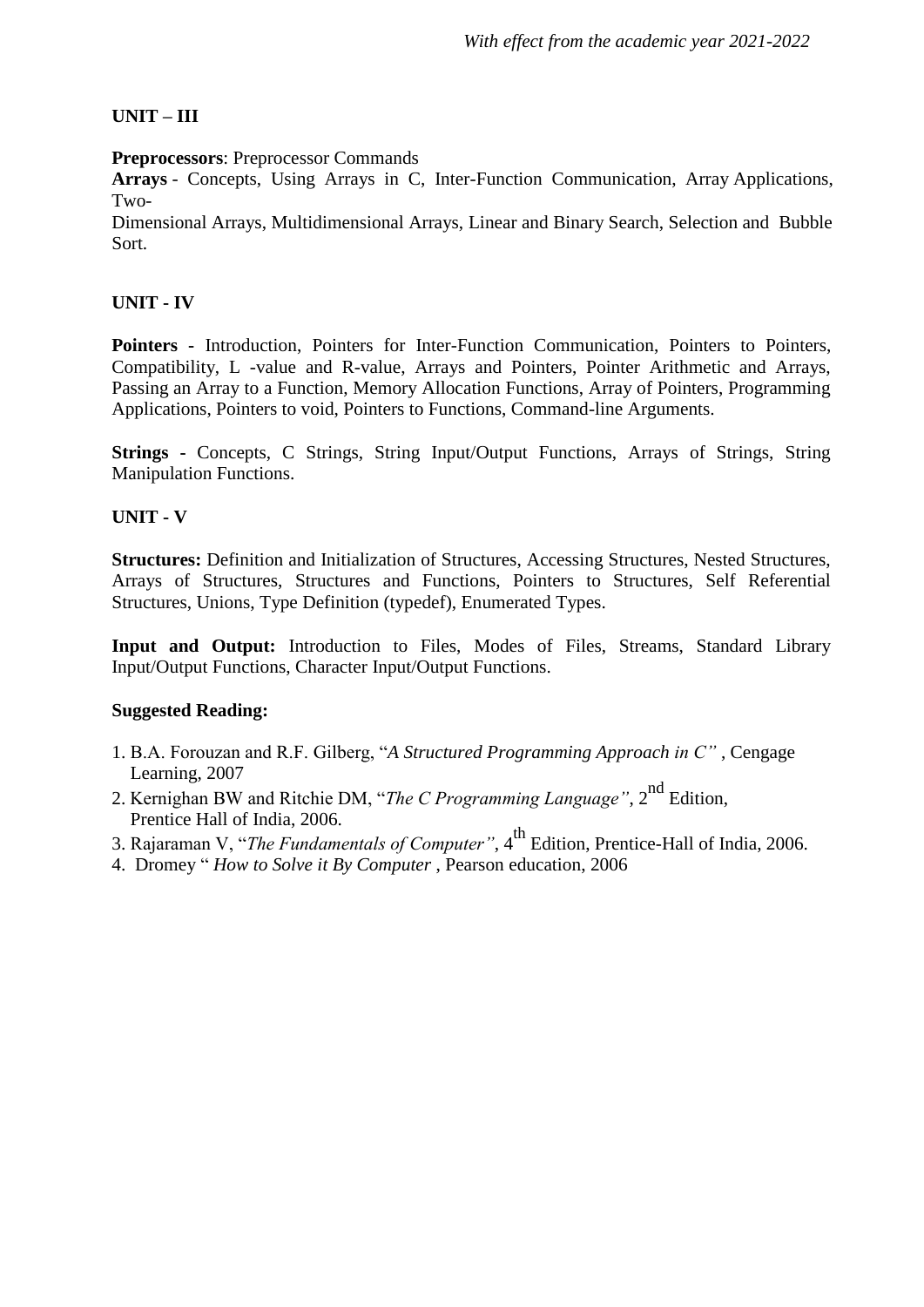## **PH 251 BS**

# **Applied Physics Laboratory**

| Instruction                           | 3 Periods per week |
|---------------------------------------|--------------------|
| Duration of Semester End Examination  | 3 Hours            |
| <b>Semester End Examination</b>       | 50 Marks           |
| <b>Continuous Internal Evaluation</b> | 25 Marks           |
| Credits                               |                    |

## **Course Objectives:**

- Demonstrate an ability to make physical measurements and understand the limits of precision in measurements.
- Demonstrate the ability to use experimental statistics to determine the precision of a series of measurements.
- Demonstrate the ability to prepare a valid laboratory notebook.
- Demonstrate the ability to understand the construction and working of different experiments.

## **Course Outcomes:**

Student will be able to :

- Recognize the correct number of significant figures in a measurement or in the results of a computation.
- Use a best fit to create a graph from a series of data points. Students can extrapolate and interpolate.
- 3. Keep a lab notebook that documents their experience in each lab procedure.
- Develop skills to impart practical knowledge in real time solution and learn to design new instruments with practical knowledge.

## **List of Experiments:**

- 1. To calculate the Numerical aperture (NA), acceptance angle of a given optical fibre.
- 2. Determination of wavelength of LASER using diffraction grating.
- 3. Determination of Velocity of ultrasonic waves in a liquid by Debye-Sears method.
- 4. To draw the I-V Characteristics of P-N Junction diode and to evaluate the value of potential barrier of the diode.
- 5. Determination of carrier concentration, Mobility and Hall Coefficient of Ge Crystal using Hall Effect Experiment.
- 6. To draw the curve between the magnetizing field and the intensity of magnetization of the specimen (soft iron rod) and to find out i) Coercivity ii) Retentivity and iii) Hysteresis loss.

7. To draw the I-V Characteristics of a solar cell and to calculate the i) Fill factor ii) Efficiency and

iii) Series resistance.

- 8. To find the values of Electrical conductivity and energy gap of Ge crystal by Four probe method.
- 9. To determine the Dielectric constant and Phase transition temperature of Lead Zirconium Titanate (PZT).
- 10. To determine the constants of A, B and  $\alpha$  using Thermistor characteristics.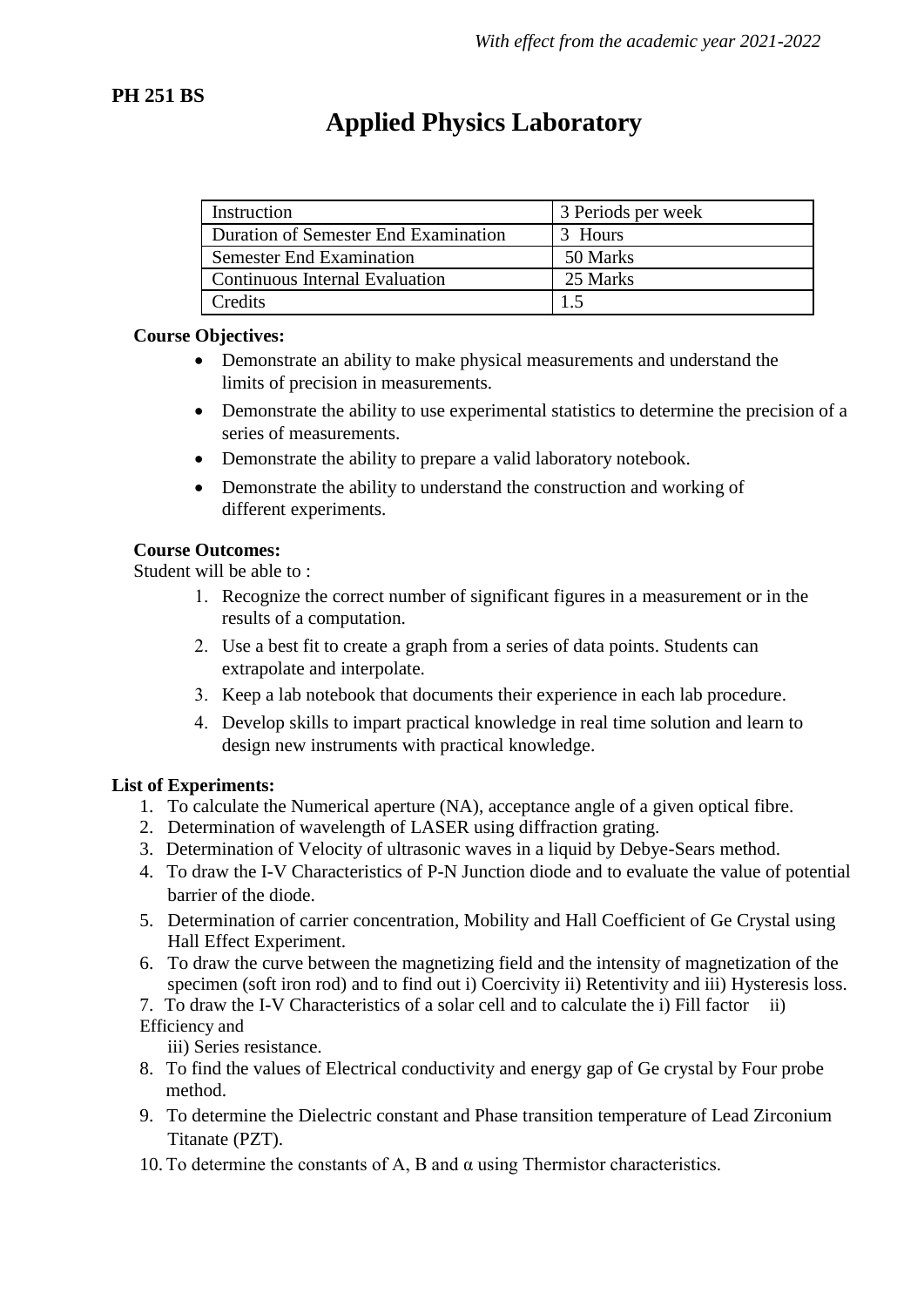## **CE 151 ES**

| Instruction                           | 6 Periods per week |
|---------------------------------------|--------------------|
| Duration of Semester End Examination  | 3 Hours            |
| <b>Semester End Examination</b>       | 50 Marks           |
| <b>Continuous Internal Evalaution</b> | 50 Marks           |
| Credits                               |                    |

# **Engineering Graphics**

### **Course Objectives**

- Introduction to engineering design and its place in society
- Exposure to the visual aspects of engineering design
- Exposure to engineering graphics standards
- Exposure to solid modelling

### **Course Outcomes:**

Student will be able to:

- 1. Create working drawings
- 2. Communicate through drawings
- Create standard solid sections by drawing

**UNIT - I Overview of Computer Graphics**: listing the computer technologies that impact on graphical communication, Demonstrating knowledge of the theory of CAD software, Setting up of units and drawing limits; ISO and ANSI standards for coordinate dimensioning, Snap to objects manually and automatically; Producing drawings by using various coordinate input entry methods to draw straight lines, Applying various ways of drawing circles.

**UNIT-II Commands:** Initial settings, Drawing aids, Drawing basic entities, Modify commands, Layers, Text and Dimensioning, Blocks Applying dimensions to objects, applying annotations to drawings; Setting up and use of Layers, Create, edit and use customized layers; Changing line lengths through modifying existing lines (extend/lengthen); Printing documents to paper using the print command.

**UNIT-III Introduction to Engineering Drawing:** Principles of Engineering Graphics and their significance, usage of Drawing instruments, lettering, Conic sections including the Rectangular Hyperbola (General method only); Cycloid, Epicycloid, Hypocycloid and Involute.

**UNIT-IV Scales :** Reduced and Enlarged scales, representative fraction, Plain, Diagonal and Vernier Scales, Projections of Points – placed in different quadrants, Projection of straight lines parallel to one plane, perpendicular to one plane, inclined to one plane and lines inclined to both planes.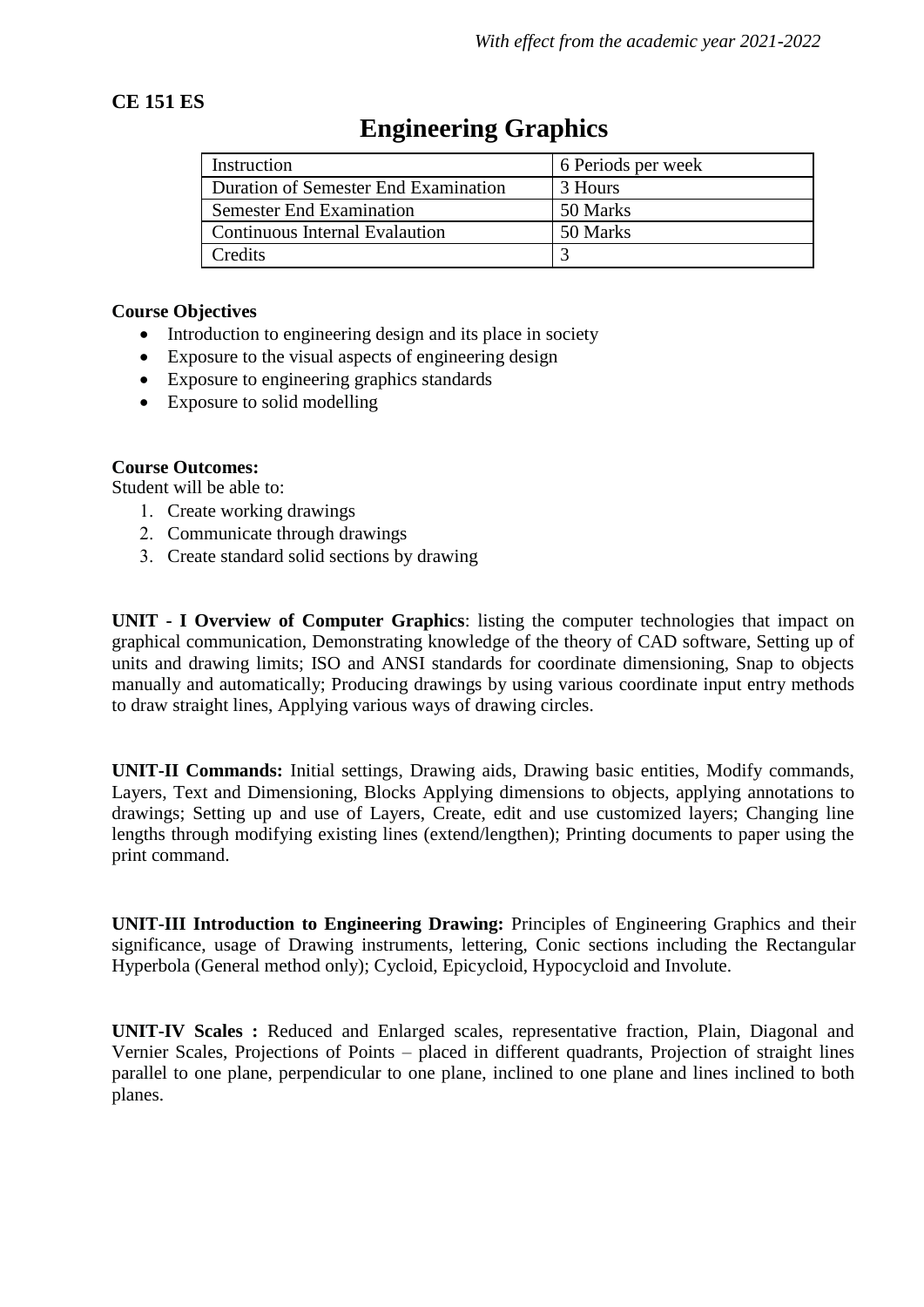**UNIT-V Projections of planes :** inclined Planes - Auxiliary Planes, Projections of Regular Solids covering, those inclined to both the Planes.

**Sections and Sectional Views of Right Angular Solids:** Prism, Cylinder, Pyramid, Cone – Auxiliary Views; Development of surfaces of Right Regular Solids - Prism, Pyramid, Cylinder and Cone.

- 1. Bhatt N.D., Panchal V.M. & Ingle P.R., (2014), Engineering Drawing, Charotar Publishing House
- 2. Shah, M.B. & Rana B.C. (2008), Engineering Drawing and Computer Graphics, Pearson Education
- 3. Agrawal B. & Agrawal C. M. (2012), Engineering Graphics, TMH Publication
- 4. Narayana, K.L. & P Kannaiah (2008), Text book on Engineering Drawing, Scitech Publishers
- 5. S.N. Lal., Engineering Drawing (2018), M/S. Cengage Learning India Pvt. Ltd., Pratap Gunj, Delhi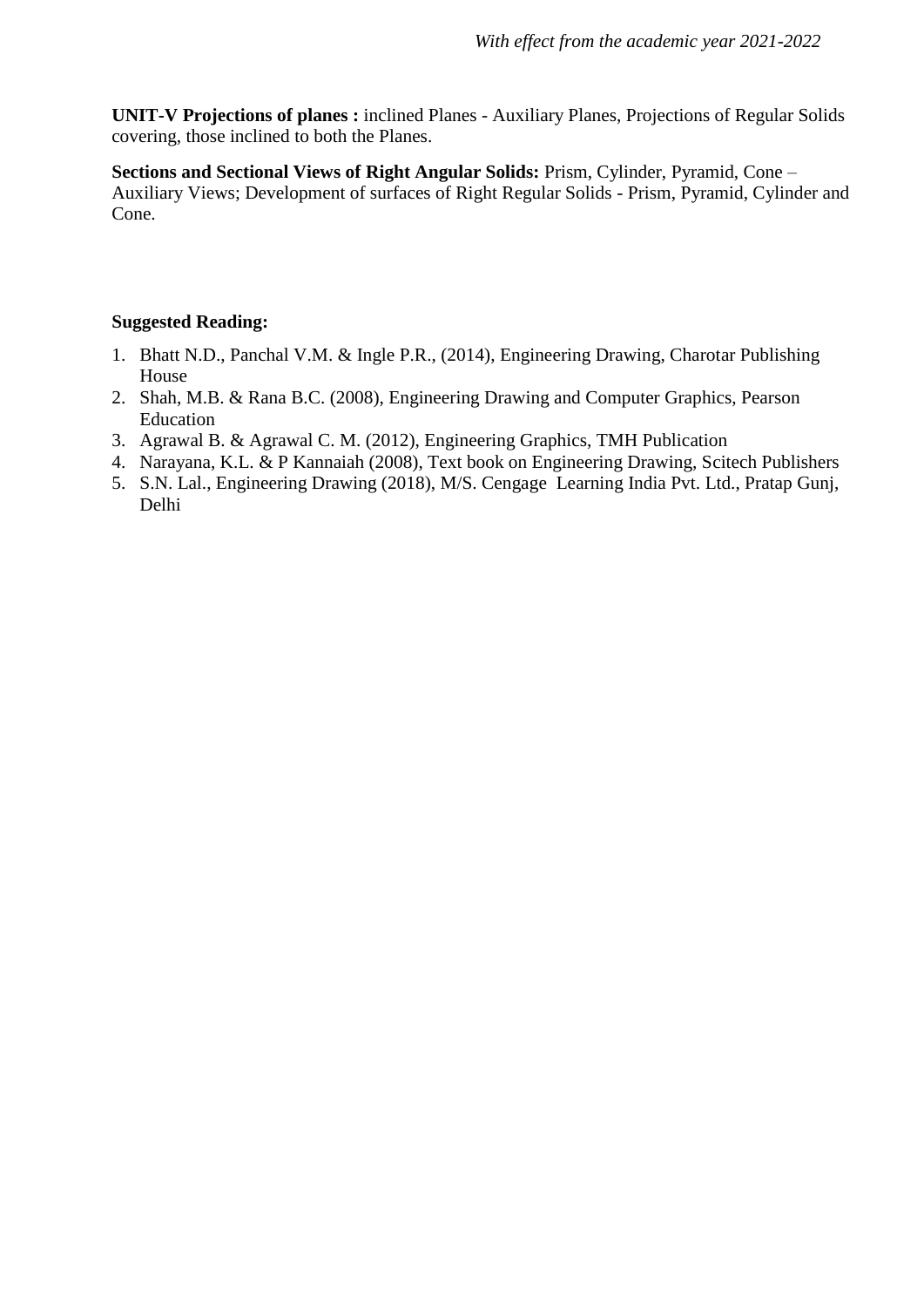### CS 251 ES

### **PROGRAMMING FOR PROBLEM SOLVING LABORATORY**

| Instruction                          | 4 Periods per week |
|--------------------------------------|--------------------|
| Duration of Semester End Examination | 3 Hours            |
| <b>Semester End Examination</b>      | 50 Marks           |
| Continuous Internal Evaluation       | 25 Marks           |
| Credits                              |                    |

#### **Course Objectives:**

- To use tools available under LINUX for C programming
- To gain hands-on experience on basic constructs of C programming
- To formulate problems and implement algorithmic solutions in C
- To write modular programs in C using structure programming techniques and data files.

#### **Course Outcomes:**

Student will be able to :

- 1. Write, compile and debug C programs in Linux environment
- 2. Write simple programs using control structures, user defined functions and data manipulation using arrays
- 3. Use standard C library functions to develop modular programs in C
- 1. Introducing to programming Environment(Linux commands, editing tools such as vi editor, sample program entry, compilation and execution )
- 2. Write programs using arithmetic, logical, bitwise and ternary operators.
- 3. Write programs simple control statements : Roots of a Quadratic Equation, extracting digits of integers, reversing digits ,finding sum of digit ,printing multiplication tables, Armstrong numbers, checking for prime, magic number,
- 4. Sin x and Cos x values using series expansion
- 5. Conversion of Binary to Decimal, Octal, Hexa and Vice versa
- 6. Generating a Pascal triangle and Pyramid of numbers
- 7. Recursion: Factorial, Fibonacci, GCD
- 8. Finding the maximum, minimum, average and standard deviation of given set of numbers using arrays
- 9. Reversing an array , removal of duplicates from array
- 10. Matrix addition , multiplication and transpose of a square matrix .using functions
- 11. Bubble Sort, Selection Sort ,
- 12. Programs on Linear Search and Binary Search using recursion and iteration
- 13. Functions of string manipulation**:** inputting and outputting string , using string functions such as strlen( ),strcat( ),strcpy( )………etc
- 14. Writing simple programs for strings without using string functions.
- 15. Finding the No. of characters, words and lines of given text file
- 16. File handling programs : student memo printing
- 17. Create linked list, traverse a linked list, insert a node, delete a node, reversing list .